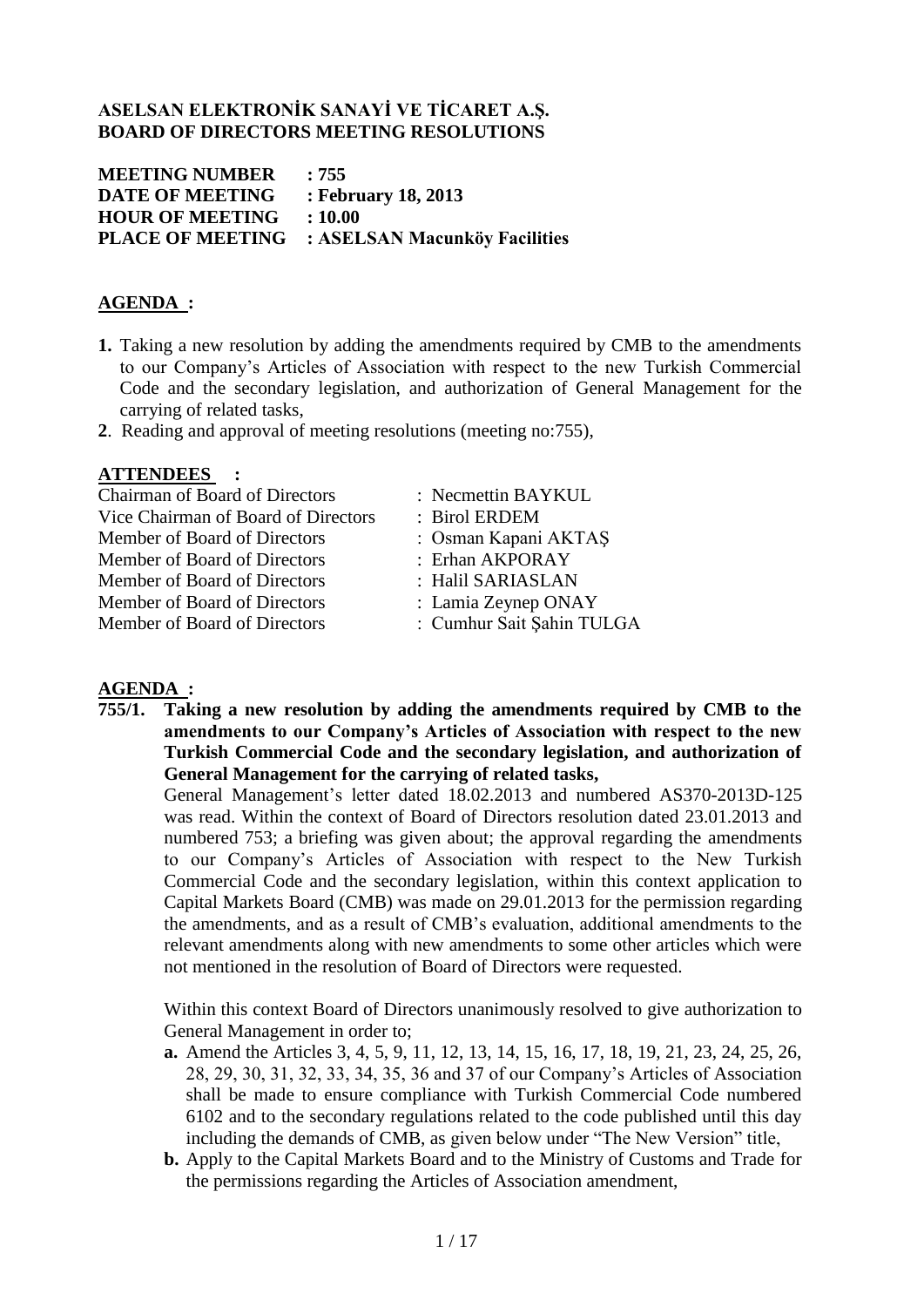**c.** Submit the matter to the shareholders' approval at the Ordinary General Assembly which will be held in 2013 and for the other transactions, following the permissions.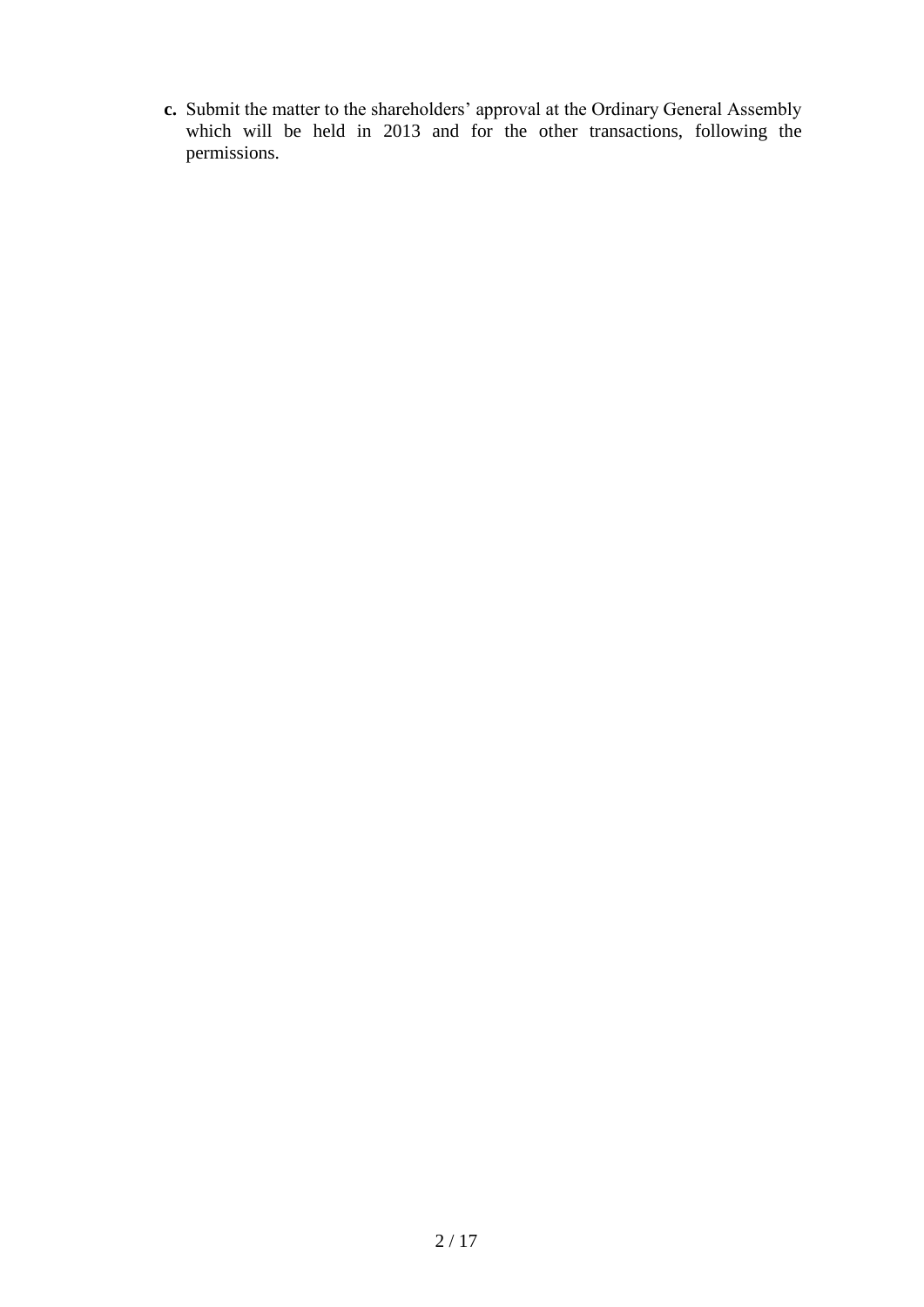| <b>OLD VERSION</b>                                                                                                                                                                                                                                                                                                                                                                                                                                                                                                                                                                                                                                                                                                                                                                                                                                                                                                                                                                                                         | <b>NEW VERSION</b>                                                                                                                                                                                                                                                                                                                                                                                                                                                                                                                                                                                                                                                                                                                                                                                                                                                                                                                                                                                                                                                                                                                                                                                                              |  |
|----------------------------------------------------------------------------------------------------------------------------------------------------------------------------------------------------------------------------------------------------------------------------------------------------------------------------------------------------------------------------------------------------------------------------------------------------------------------------------------------------------------------------------------------------------------------------------------------------------------------------------------------------------------------------------------------------------------------------------------------------------------------------------------------------------------------------------------------------------------------------------------------------------------------------------------------------------------------------------------------------------------------------|---------------------------------------------------------------------------------------------------------------------------------------------------------------------------------------------------------------------------------------------------------------------------------------------------------------------------------------------------------------------------------------------------------------------------------------------------------------------------------------------------------------------------------------------------------------------------------------------------------------------------------------------------------------------------------------------------------------------------------------------------------------------------------------------------------------------------------------------------------------------------------------------------------------------------------------------------------------------------------------------------------------------------------------------------------------------------------------------------------------------------------------------------------------------------------------------------------------------------------|--|
| ASELSAN ELEKTRONİK SANAYİ VE TİCARET A.Ş.<br><b>ARTICLES OF ASSOCIATION</b>                                                                                                                                                                                                                                                                                                                                                                                                                                                                                                                                                                                                                                                                                                                                                                                                                                                                                                                                                | ASELSAN ELEKTRONİK SANAYİ VE TİCARET A.Ş.<br><b>ARTICLES OF ASSOCIATION</b>                                                                                                                                                                                                                                                                                                                                                                                                                                                                                                                                                                                                                                                                                                                                                                                                                                                                                                                                                                                                                                                                                                                                                     |  |
| <b>Establishment:</b><br>Article 1 - A joint stock company has been established among the<br>founders whose names, surnames and domiciles are mentioned<br>below, in accordance with the provisions of the Turkish<br>Commercial Code regarding the immediate establishment of joint<br>stock companies.                                                                                                                                                                                                                                                                                                                                                                                                                                                                                                                                                                                                                                                                                                                   | <b>Establishment:</b><br>Article 1 - A joint stock company has been established among the<br>founders whose names, surnames and domiciles are mentioned<br>below, in accordance with the provisions of the Turkish<br>Commercial Code numbered 6762 regarding the immediate<br>establishment of joint stock companies.                                                                                                                                                                                                                                                                                                                                                                                                                                                                                                                                                                                                                                                                                                                                                                                                                                                                                                          |  |
| <b>Founding Partners:</b>                                                                                                                                                                                                                                                                                                                                                                                                                                                                                                                                                                                                                                                                                                                                                                                                                                                                                                                                                                                                  | <b>Founding Partners:</b>                                                                                                                                                                                                                                                                                                                                                                                                                                                                                                                                                                                                                                                                                                                                                                                                                                                                                                                                                                                                                                                                                                                                                                                                       |  |
| Türk Kara Kuvvetlerini Güçlendirme Vakfı<br>$1 -$<br>Milli Savunma Bakanlığı<br>Müdafaa Caddesi - ANKARA<br>$2 -$<br>Ordu Yardımlaşma Kurumu<br>Ziya Gökalp Caddesi No: 64 - ANKARA<br>$3-$<br>Türkiye Vakıflar Bankası T.A.O.<br>Bankalar Caddesi No:44 - ANKARA<br>$4-$<br>Yapı ve Kredi Bankası A.Ş.<br>İstiklal Caddesi Korsan Çıkmazı No: 1<br>Beyoğlu – İSTANBUL<br>Türk Polis Teşkilatını Güçlendirme Vakfı<br>$5-$<br>Etibank Yanı Beyazsaray Apartman Kat 2 No: 27<br>Sıhhiye - ANKARA                                                                                                                                                                                                                                                                                                                                                                                                                                                                                                                            | Türk Kara Kuvvetlerini Güçlendirme Vakfı<br>$1 -$<br>Milli Savunma Bakanlığı<br>Müdafaa Caddesi - ANKARA<br>Ordu Yardımlaşma Kurumu<br>$2 -$<br>Ziya Gökalp Caddesi No:44 - ANKARA<br>Türkiye Vakıflar Bankası T.A.O.<br>$3 -$<br>Bankalar Caddesi No:44 - ANKARA<br>Yapı ve Kredi Bankası A.Ş.<br>$4 -$<br>İstiklal Caddesi Korsan Çıkmazı No:1<br>Beyoğlu – İSTANBUL<br>Türk Polis Teşkilatını Güçlendirme Vakfı<br>$5 -$<br>Etibank Yanı Beyazsaray Apartman Kat 2 No:27<br>Sıhhiye - ANKARA                                                                                                                                                                                                                                                                                                                                                                                                                                                                                                                                                                                                                                                                                                                                 |  |
| <b>Purpose and Scope:</b>                                                                                                                                                                                                                                                                                                                                                                                                                                                                                                                                                                                                                                                                                                                                                                                                                                                                                                                                                                                                  | <b>Purpose and Scope:</b>                                                                                                                                                                                                                                                                                                                                                                                                                                                                                                                                                                                                                                                                                                                                                                                                                                                                                                                                                                                                                                                                                                                                                                                                       |  |
| Article 3 - The company; has been established for the purpose of<br>performing for all types of organizations, enterprises and<br>consumers; all sorts of research, development, engineering,<br>production, test, assembly, integration and sales services,<br>provisioning of after sale services, merchandising, having<br>merchandise; in relation to various software, device, system,<br>tools, equipments and platforms within the scope of electrical,<br>electronics, microwave, electro-optics, guidance, computer,<br>informatics, cryptology, security, mechanics, chemistry and<br>similar subjects within the field of land, air, sea and space<br>appliances; and for the purpose of conducting all kinds of<br>undertakings and activities within the scope of project<br>consultancy, servicing, training,<br>engineering,<br>contracting,<br>construction, publishing, commercial, administration of business<br>enterprise and internet services.<br>In order to fulfill this purpose, the Company may: | Article 3 - The company has been established for the purpose of<br>performing for all types of organizations, enterprises and<br>consumers; all sorts of research, development, engineering,<br>production, test, assembly, integration and sales services,<br>provisioning of after sales services, merchandising, having<br>merchandise; in relation to various software, device, system tools,<br>equipment and platforms within the scope of electrical,<br>electronics, microwave, electro-optics, guidance, computer,<br>informatics, cryptology, security, mechanics, chemistry and<br>similar subjects within the field of land, air, sea and space<br>appliances; and for the purpose of conducting all kinds of<br>undertakings and activities within the scope of project<br>engineering,<br>consultancy, servicing, training,<br>contracting,<br>construction, publishing, commercial, administration of business<br>enterprise and internet services.<br>In order to fulfill this purpose, on condition that Turkish<br>Commercial Code, Capital Market Law and other relevant<br>regulations are complied with and the necessary announcements<br>required by the Capital Markets Board are made within the scope |  |
| a) Build and run factories, plants and workshops.<br>b) Execute any type of contracts with domestic and foreign<br>companies including license and technical assistance agreements.<br>c) Perform the activities within its field of occupation or to have                                                                                                                                                                                                                                                                                                                                                                                                                                                                                                                                                                                                                                                                                                                                                                 | of the material disclosures, for ensuring the investors are kept<br>informed, the Company may:<br>a) Build and run factories, plants and workshops.<br>b) Execute any type of contracts with domestic and foreign<br>companies including license and technical<br>assistance<br>agreements.<br>c) Perform the activities within its field of occupation or to have                                                                                                                                                                                                                                                                                                                                                                                                                                                                                                                                                                                                                                                                                                                                                                                                                                                              |  |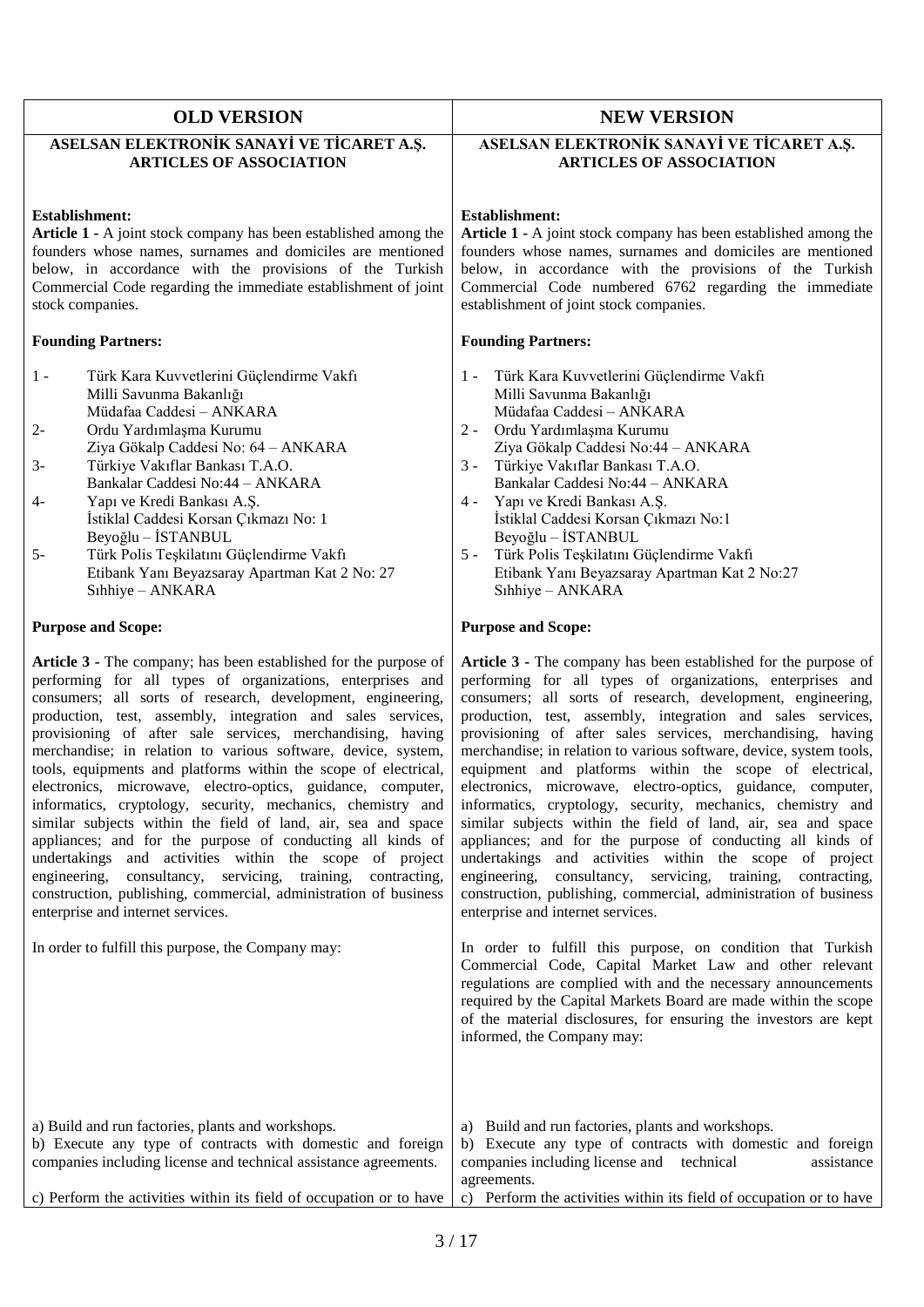these activities perform, or to jointly perform these activities or carry out its production under its own trademark or any other trademark.

d) Import all kinds of goods including components, spare parts, devices, equipments, raw and finished materials in relation to manufacturing subjects.

e) Sell and have others sell all kinds of components, spare parts, devices, equipments, systems, raw and finished materials and software in relation to manufacturing subjects, domestically and to overseas. It can establish companies or agencies with the aim of selling these goods.

f) Become distributor or agent of domestic and foreign companies operating within the field of activities of the Company.

g) Provide or have other persons and companies provide the maintenance and after-sale services of the goods the Company sells.

h) Borrow in all manners.

i) Stand surety and accept surety on condition that the necessary announcements required by the Capital Markets Board are made within the scope of the material disclosures, for ensuring the investors are kept informed.

j) Make all kinds of industrial, commercial and financial transactions.

k) Provide aid and make donations, in kind and/or in cash, to institutions, entities, foundations and associations that conduct scientific research and development activities, to institutions, entities, foundations and associations established for social purposes, to the construction of schools, health facilities etc. which constitute public interest, to other activities that are considered as beneficial by the Company; provided that such aids and donations do not create any consequence under Article 15 of the Capital Market Law, the donations (including the donations made during the year) are brought to the attention of the shareholders at the General Assembly and the required material disclosures are made. Board of Directors is authorized to take the decisions for aids and donations. The Company shall be entitled to accept grants within its field of activities.

l) Participate in the companies that are or to be established, or establish companies, where such companies are in line with the field of activity of the Company.

m) Take over, transfer and sell all kinds of equity shares, dividend shares, bonds, interest and dividend coupons and all securities and their coupons, exchange the same with all kinds of goods and securities, accept or provide them as guarantee; provided that such acts are not within the scope of brokerage and portfolio management activities.

n) Take over, purchase, rent or transfer, sell and lease all kinds of movable and immovable assets, or; subject to the condition that necessary announcements required by the Capital Markets Board are made within the scope of the material disclosures, establish and renounce all kinds of guarantee declaration rights (including mortgage), cancel the mortgages or accept all kinds of real warranties and real rights established in its favor.

o) Perform or have others perform all kinds of small and large scale repair works and complete construction works or all other construction works which are related to the field of activity of the Company; for/on/at the factories, plants, workshops, buildings of general administration, business units and similar, and all surface and underground schemes thereto, and movable and immovable

these activities perform or to jointly perform these activities or carry out its production under its own trademark or any other trademark.

d) Import all kinds of goods including components, spare parts, devices, equipment, raw and finished materials in relation to manufacturing subjects.

e) Sell and have others sell all kinds of components, spare parts, devices, equipment, systems, raw and finished materials and software in relation to manufacturing subjects, in domestic and overseas markets. It can establish companies or agencies with the aim of selling these goods.

f) Become a distributor or an agent of domestic and foreign companies operating within the field of activities of the Company. g) Provide or have other persons and companies provided the maintenance and after sales services of the goods the Company sells.

h) Borrow in all manners.

i) Stand surety and accept surety

j) Make all kinds of industrial, commercial and financial transactions.

k) Provide aid and make donations, in kind and/or in cash, to institutions, entities, foundations and associations that conduct scientific research and development activities, to institutions, entities, foundations and associations established for social purposes, to the construction of schools, health facilities, etc. which constitute public interest, to other activities that are considered as beneficial by the Company; provided that such aid and donations do not contradict to the regulations of Capital Market Law on hidden profit transfer, the donations (including the donations made during the year) are brought to the attention of the shareholders at the General Assembly and the upper limit for aid and donations to be made is decided by the General Assembly. The Board of Directors is authorized to take the decisions for aid and donations. The company shall be entitled to accept grants within its field of activities.

l) Participate in the companies that are or to be established, provided that such participations do not contradict to the regulations of Capital Market Law on hidden profit distribution, or establish companies, where such companies are in line with the field of activity of the Company.

m) Take over, transfer and sell all kinds of equity shares, dividend shares, bonds, interest and dividend coupons and all securities and their coupons, exchange the same with all kinds of goods and securities, accept or provide them as guarantee; provided that such acts are not within the scope of investment services and activities.

n) Take over, purchase, rent or transfer, sell and lease all kinds of movable and immovable assets, or establish and renounce all kinds of guarantee declaration rights (including mortgage), cancel the mortgages or accept all kinds of real warranties and real rights established in its favor.

o) Perform or have others performed all kinds of small and large scale repair works and complete construction works or all other construction works which are related to the field of activity of the Company; for/on/at the factories, plants, workshops, buildings of general administration, business units and similar and all surface and underground schemes thereto and movable and immovable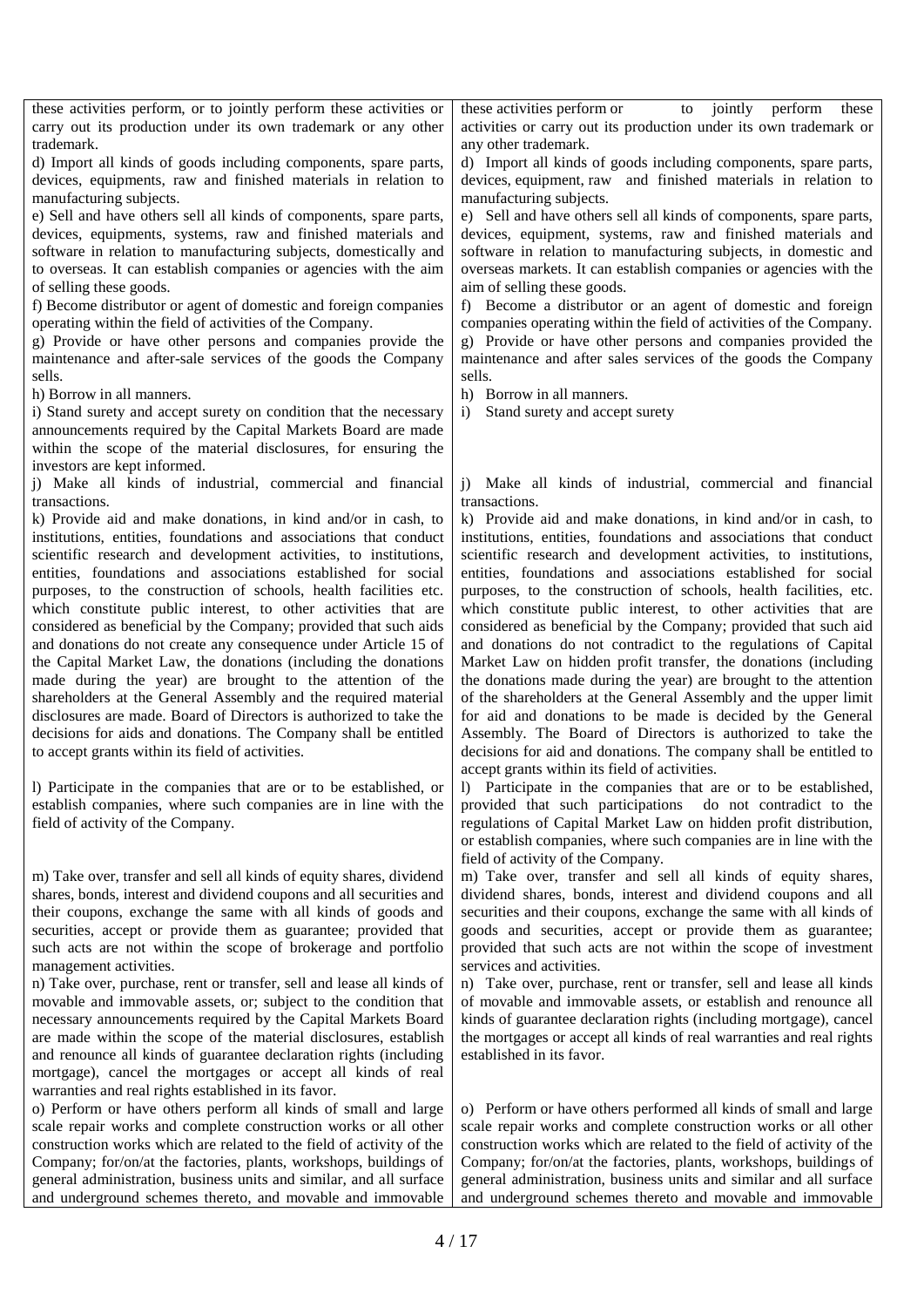| s) Act as Internet service provider and make sales to the end<br>users.                                                          | s) Act as Internet service provider and make sales to the end<br>users.                                                                 |  |
|----------------------------------------------------------------------------------------------------------------------------------|-----------------------------------------------------------------------------------------------------------------------------------------|--|
| t) Engage in all kinds of commercial transactions with regard to                                                                 | t) Engage in all kinds of commercial transactions with regard to                                                                        |  |
| Internet.                                                                                                                        | Internet.                                                                                                                               |  |
| u) Provide and/or have others provide all kinds of advertisement,<br>electronic trade, training and similar remote               | u) Provide and/or have others provided all kinds of<br>advertisement, electronic trade, training and similar remote                     |  |
| access,<br>communication services within the Internet environment.                                                               | access, communication services within the Internet environment.                                                                         |  |
| v) Establish and/or have others establish the necessary                                                                          | v) Establish and/or have others established the necessary                                                                               |  |
| laboratories and research centers with regard to Research and<br>Development (R&D).                                              | laboratories and research centers with regard to Research and<br>Development (R&D).                                                     |  |
| y) Perform and/or have others perform all kinds of maintenance,                                                                  | y) Perform and/or have others perform all kinds of maintenance,                                                                         |  |
| repair, servicing, calibration, study - project, consultancy,<br>training, publishing, system operation and similar works.       | repair, servicing, calibration, study – project, consultancy,<br>training, publishing, system operation and similar works.              |  |
|                                                                                                                                  |                                                                                                                                         |  |
| <b>Headquarters and Branches of the Company:</b>                                                                                 | <b>Headquarters and Branches of the Company:</b>                                                                                        |  |
| Article 4 - The headquarters of the Company is located at the city                                                               | The headquarters of the Company is located at the<br><b>Article 4 -</b>                                                                 |  |
| of ANKARA, Yenimahalle district, Mehmet Akif Ersoy<br>Mahallesi, 296. Cadde, No:16. The Company is entitled to                   | city of Ankara, Yenimahalle district, Mehmet Akif Ersoy<br>Mahallesi, 296. Cadde No:16. The company is entitled to                      |  |
| establish branches (as many as required) inside and outside of                                                                   | establish branches (as many as required) inside and outside of                                                                          |  |
| Republic of Turkey, by informing the Ministry of Industry and<br>Trade and the Capital Markets Board. In case the address is     | Republic of Turkey, by informing the ministry of Customs and<br>Trade and the Capital Markets Board. In case the address is             |  |
| changed, the new address shall be registered in the trade register                                                               | changed, the new address shall be registered in the trade registry                                                                      |  |
| and shall be notified to the Ministry of Industry and Trade and the                                                              | and shall be notified to the Ministry of Industry and Trade and the<br>Capital Markets Board. Notifications made to the registered and  |  |
| Capital Markets Board. Notifications made to the registered and<br>announced address shall be deemed as being made to the        | announced address shall be deemed as being made to the                                                                                  |  |
| Company.                                                                                                                         | Company.                                                                                                                                |  |
|                                                                                                                                  |                                                                                                                                         |  |
| <b>Term of the Company:</b>                                                                                                      | Term of the Company:                                                                                                                    |  |
| Article 5 - The term of the company shall be perpetual starting                                                                  | Article 5 -<br>The term of the Company shall be perpetual.                                                                              |  |
| from the date of registry and the announcement of this Articles of                                                               |                                                                                                                                         |  |
| Association                                                                                                                      |                                                                                                                                         |  |
| <b>SECTION II</b>                                                                                                                | <b>SECTION II</b>                                                                                                                       |  |
| CAPITAL OF THE COMPANY, EQUITY SHARE<br>PAYMENT METHOD                                                                           | CAPITAL OF THE COMPANY, EQUITY SHARE<br>PAYMENT METHOD                                                                                  |  |
| <b>Registered Capital of the Company:</b>                                                                                        | <b>Registered Capital of the Company:</b>                                                                                               |  |
| Article 6 - The Company has accepted the registered capital                                                                      | Article 6 - The Company has accepted the registered capital                                                                             |  |
| system in accordance with the provisions of the Law No. 2499                                                                     | system in accordance with the provisions of the Law No. 2499                                                                            |  |
| and the Company has switched to this system with the consent<br>No. 151 of the Capital Markets Board, dated 7/3/1991.            | and the Company has implemented this system with the consent<br>No. 151 of the Capital Markets Board, dated 7/3/1991.                   |  |
|                                                                                                                                  |                                                                                                                                         |  |
| The registered capital ceiling of the Company is 500,000,000.-<br>TRY (fivehundredmillion<br>and is<br>TRY)<br>divided<br>into   | The registered capital upper limit of the Company is<br>1.000.000.000,-TL (only/onebillion TL) and is divided into                      |  |
| 50,000,000,000 (fiftybillion) shares, each having a nominal value                                                                | 100.000.000.000 (onehundredbillion) shares, each having a                                                                               |  |
| of 1 Kuruş.                                                                                                                      | nominal value of 1 kuruş.                                                                                                               |  |
| The registered capital ceiling consent granted by the Capital<br>Markets Board is valid for the years 2008 - 2012 (for 5 years). | The registered capital upper limit consent granted by the Capital<br>Markets Board id valid for the years $2012 - 2016$ (5 years). Even |  |

the end of the year 2016, it is obligatory for the Board of Directors to receive authorization from the General Assembly for a new term, with the consent of the Capital Market Boards for the

the end of the year 2012, it is obligatory for the Board of Directors to receive authorization from the General Assembly for a new term, with the consent of the Capital Markets Board for the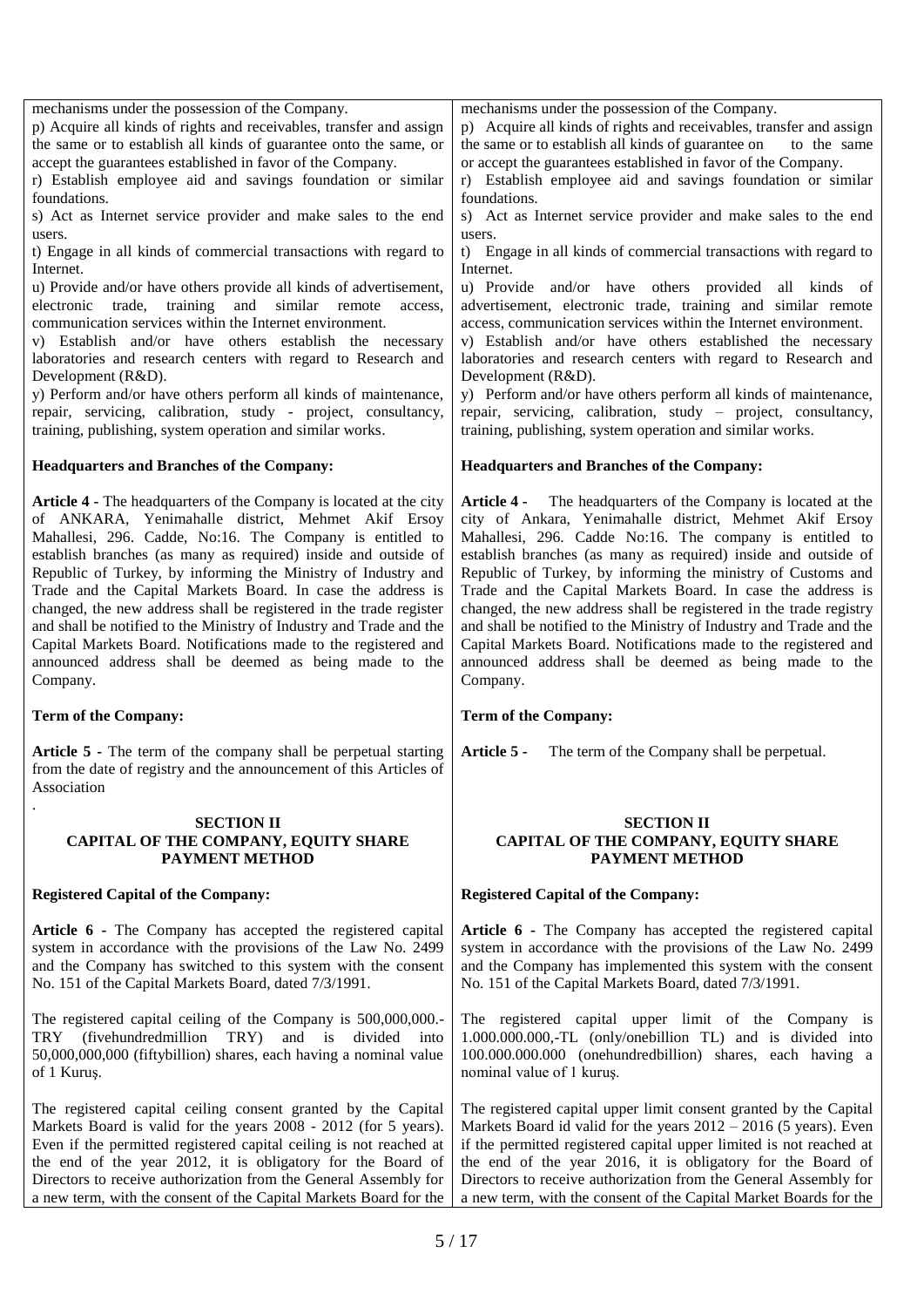previously allowed ceiling or a new ceiling value. In the event that above mentioned authorization is not received, the Company is deemed to be out of the registered capital system.

The issued capital of the Company shall be 235,224,000.- TRY (Twohundredandthirtyfivemilliontwohundredandtwentyfourthous and TRY), and shall be divided into 23,522,400,000 (Twentythreebillionfivehundredandtwentytwomillionfourhundred thousand) shares, each having a nominal value of 1 Kuruş. 10,312,645.71 TRY of the issued capital of the Company has been paid in cash; 145,220,570.- TRY of the issued capital of the Company has been covered by the dividends that are added to the capital and are distributed to the shareholders in proportion to their shares; 14,710,154.29 TRY of the issued capital of the Company has been covered by adding the Revaluation Fund to the capital in accordance with the Article 298 (bis) of the Tax Procedure Law No. 213; 64,980,630.- TRY of the issued capital of the Company has been covered by the favorable balance of capital adjustment (Inflation Adjustment of Capital). The issued capital has been divided into shares as shown below.

All shares are registered to the name of the shareholder.

|            | Nominal      |                |               | To the         |
|------------|--------------|----------------|---------------|----------------|
| Share      | Value of     | Number of      | <b>Amount</b> | Name or        |
| Group      | Each         | <b>Shares</b>  | (TRY)         | to the         |
|            | Share        |                |               | Bearer         |
| Group<br>A | 1 kr         | 14,241,744,000 | 142,417,440   | To the<br>Name |
| Group<br>B | 1 kr         | 9,280,656,000  | 92,806,560    | To the<br>Name |
|            | <b>TOTAL</b> | 23,522,400,000 | 235,224,000   |                |

The Board of Directors shall be authorized to increase the issued capital up to the registered capital ceiling when it deems necessary between the years 2008 and 2012, in accordance with the provisions of the Capital Market Law, by issuing shares to the name.

Moreover, the Board of Directors shall be authorized in matters regarding issuing preferred shares or issuing shares above the nominal values.

Group A shares are preferred shares registered to the name. When new shares are to be issued, the ratio of Group A shares registered to the name within the issued capital shall be maintained.

In the event that reserves are added to the capital, the issued shares equal to the value of added reserves shall be distributed on the basis of the shareholders' ownership rate of the shares as a bonus.

Group A shares shall not be sold or transferred without the consent of the Board of Directors; in the event that these shares are transferred or sold to third parties partially or completely without the consent of the Board of Directors, the Board of Directors is entitled to abstain from recording this sale in the records without stating a reason.

previously allowed upper limit or a new upper limit value. In the event that above mentioned authorization is not received, the Company is deemed to be out of the registered capital system.

The issued capital of the Company shall be 500.000.000,-TL (only/fivehundredmillion TL) and shall be divided into 50.000.000.000 (fiftybillion) shares, each having a nominal value of 1 Kuruş. 10.312.645,71 TL of the issued capital of the Company has been paid in cash; 145.220.570,-TL of the issued capital of the Company has been covered by the dividends that are added to the capital and are distributed to the shareholders in proportion to their shares; 14.710.154,29,-TL of the issued capital of the Company has been covered by adding the Revaluation Fund to the capital in accordance with the Article 298 (bis) of the Tax Procedure Law No. 213; 99.132.892,03 TL of the issued capital of the Company has been covered by the favorable balance of capital adjustment (Inflation Adjustment of Capital), 13.206.491,20 TL from Special Funds, 201.703,02 TL from Share Premium and 217.215.543,75 TL from Extraordinary Reserves. The issued capital has been divided into shares as shown below.

All shares are registered to the name of the shareholder.

| Share<br>Group | Nominal<br>Value of<br>Each<br><b>Share</b> | Number of<br><b>Shares</b> | Amount<br>(TRY) | To the<br>Name or<br>to the<br>Bearer |
|----------------|---------------------------------------------|----------------------------|-----------------|---------------------------------------|
| Group<br>A     | $1 \mathrm{kr}$                             | 30.272.727.273             | 302.727.272,73  | To the<br>Name                        |
| Group<br>В     | $1 \mathrm{kr}$                             | 19.727.272.727             | 197.272.727,27  | To the<br>Name                        |
|                | <b>TOTAL</b>                                | 50.000.000.000             | 500.000.000,00  |                                       |

The Board of Directors shall be authorized to increase the issued capital up to the registered capital upper limit when it deems necessary between the years 2012 and 2016, in accordance with the provisions of the Capital Market Law, by issuing shares to the name.

Moreover, the Board of Directors shall be authorized in matters regarding issuing preferred shares or issuing shares above the nominal values.

Group A shares are preferred shares registered to the name. When new shares are to be issued, the ratio of Group A shares registered to the name within the issued capital shall be maintained.

In the event that reserves are added to the capital, the issued shares equal to the value of added reserves shall be distributed on the basis of the shareholders' ownership rate of the shares as a bonus.

Group A shares shall not be sold or transferred without the consent of the Board of Directors; in the event that these shares are transferred or sold to third parties partially or completely without the consent of the Board of Directors, the Board of Directors is entitled to abstain from recording this sale in the records without stating a reason.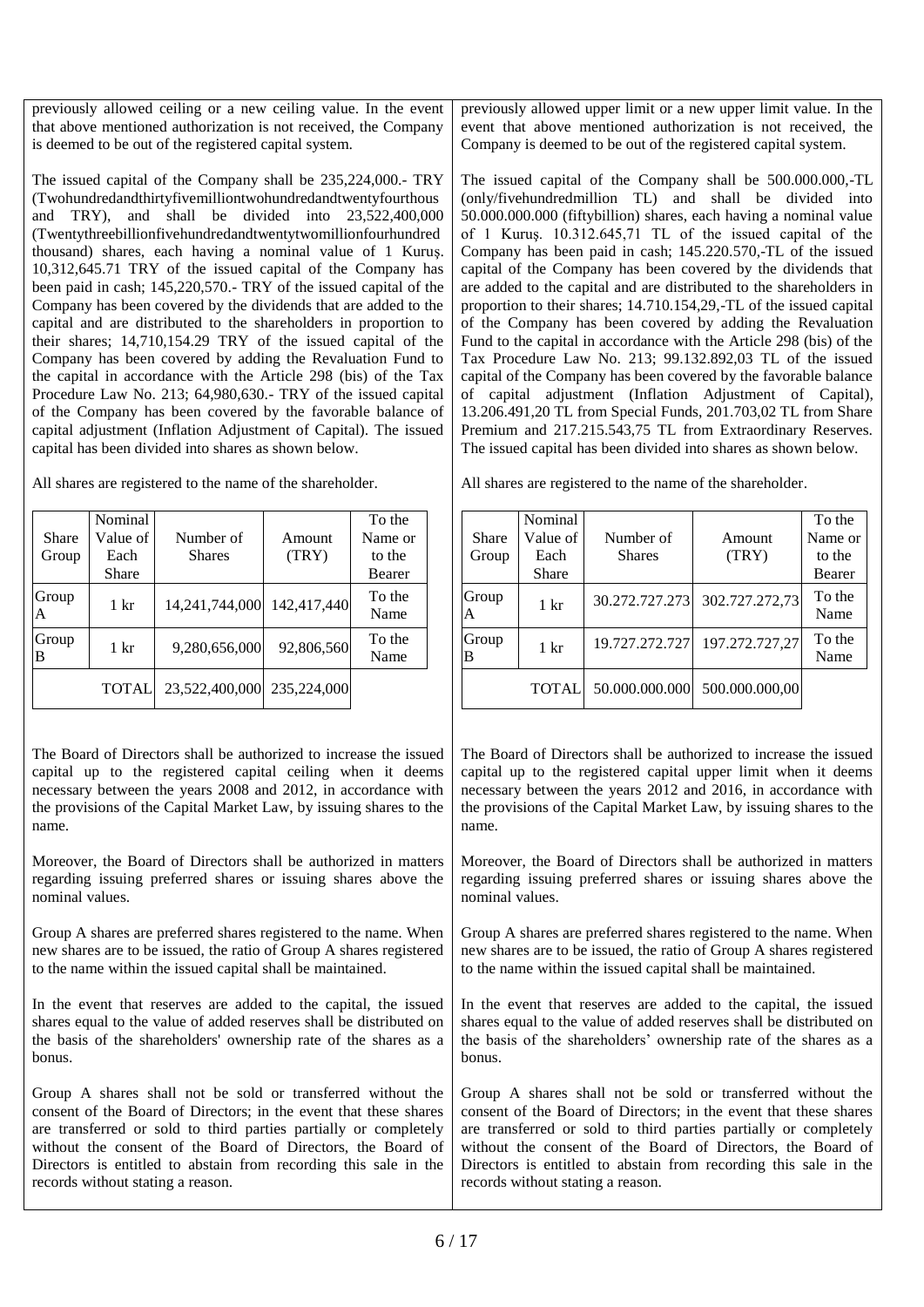| The preemptive right of the shareholders in capital increases shall<br>be exercised within their own groups, in accordance with Article<br>394 of the Turkish Commercial Code. Group A shares remaining<br>after the preemptive rights have been exercised, shall be firstly<br>offered to other Group A shareholders; and in the event that there<br>are still remaining shares which are not sold after this process, the<br>remaining shares can be sold to non-Group A shareholders or real<br>or legal persons who will become new shareholders. In this case,<br>the Board of Directors is not entitled to abstain from the sale to<br>the new Group A shareholders in the records. | The preemptive right of the shareholders in capital increases shall<br>be exercised within their own groups in accordance with Article<br>461 of the Turkish Commercial Code. Group A shares remaining<br>after the preemptive rights have been exercised, shall be firstly<br>offered to other Group A shareholders; and in the event that there<br>are still remaining shares which are not sold after this process, the<br>remaining shares can be sold to non-Group A shareholders or real<br>or legal persons who will become new shareholders. In this case,<br>the Board of Directors is not entitled to abstain from the sale to<br>the new Group A shareholders in the records. |  |
|-------------------------------------------------------------------------------------------------------------------------------------------------------------------------------------------------------------------------------------------------------------------------------------------------------------------------------------------------------------------------------------------------------------------------------------------------------------------------------------------------------------------------------------------------------------------------------------------------------------------------------------------------------------------------------------------|------------------------------------------------------------------------------------------------------------------------------------------------------------------------------------------------------------------------------------------------------------------------------------------------------------------------------------------------------------------------------------------------------------------------------------------------------------------------------------------------------------------------------------------------------------------------------------------------------------------------------------------------------------------------------------------|--|
| While the nominal value of the equity shares was 1.000 TL, it has<br>been changed to 1 New Kuruş within the scope of the law on<br>making amendments to the Turkish Commercial Code No: 5274.<br>The total number of shares have decreased as a result of such<br>change and 1 share, having a value of 1 New Kuruş, is given in<br>exchange for 10 shares, each having a value of 1.000 TL. The<br>rights of the shareholders arising from the shares they possess<br>with regard to the change in question shall be reserved.                                                                                                                                                           | While the nominal value of the equity shares was 1.000 TL, it has<br>been changed to 1 New Kuruş within the scope of the law on<br>making amendments to the Turkish Commercial Code No:5274.<br>The total number of shares have decreased as a result of such<br>change and 1 share having a value of 1 New Kuruş, is given in<br>exchange for 10 shares, each having a value of 1.000 TL. The<br>rights of the shareholders arising from the shares they possess<br>with regard to the change in question shall be reserved.                                                                                                                                                            |  |
| Since it was ruled by the decree of the Council of Ministers dated<br>04.04.2007 that the expression "New" would be removed from<br>New Turkish Lira and New Kuruş as of 01.01.2009; the<br>expression "New" regarding the currency unit in this article have<br>been removed from the Articles of Association.                                                                                                                                                                                                                                                                                                                                                                           | Since it was riled by the decree of the Council of ministers dated<br>04.04.2007 that the expression "New" would be removed from<br>New Turkish Lira and New Kuruş as of 01.01.2009; the<br>expression "New" regarding the currency unit in this article have<br>been removed from the Articles of Association.                                                                                                                                                                                                                                                                                                                                                                          |  |
| The shares representing the capital shall be monitored within the<br>framework of the dematerialization principles.                                                                                                                                                                                                                                                                                                                                                                                                                                                                                                                                                                       | The shares representing the capital shall be monitored within the<br>framework of the dematerialization principles.                                                                                                                                                                                                                                                                                                                                                                                                                                                                                                                                                                      |  |
| <b>First Board of Directors Members:</b>                                                                                                                                                                                                                                                                                                                                                                                                                                                                                                                                                                                                                                                  | <b>First Board of Directors Members:</b>                                                                                                                                                                                                                                                                                                                                                                                                                                                                                                                                                                                                                                                 |  |
| Article 9 - In order to serve from the establishment of the                                                                                                                                                                                                                                                                                                                                                                                                                                                                                                                                                                                                                               | Article 9 - Has been removed.                                                                                                                                                                                                                                                                                                                                                                                                                                                                                                                                                                                                                                                            |  |
| Company until the first General Assembly meeting:                                                                                                                                                                                                                                                                                                                                                                                                                                                                                                                                                                                                                                         |                                                                                                                                                                                                                                                                                                                                                                                                                                                                                                                                                                                                                                                                                          |  |
| 1. Tarık HATUSİL (representing Türk Kara Kuvvetlerini<br>Güçlendirme Vakfı)<br>2. Kazım YÜKSEL (representing Ordu Yardımlaşma Kurumu)<br>3. Hüseyin TÜRKTAN (representing Yapı ve Kredi Bankasi<br>$A.S.$ )<br>4. Cavit ORAL (representing Türkiye Vakıflar Bankası T. A. O.)<br>5. Celalettin TÜFEKÇİ (representing Türk Polis Teşkilatını<br>Güçlendirme Vakfı)<br>have been elected as Board of Directors Members.                                                                                                                                                                                                                                                                     |                                                                                                                                                                                                                                                                                                                                                                                                                                                                                                                                                                                                                                                                                          |  |
| <b>Quorum of Meeting and Decision Making:</b>                                                                                                                                                                                                                                                                                                                                                                                                                                                                                                                                                                                                                                             | <b>Quorum of Meeting and Decision Making:</b>                                                                                                                                                                                                                                                                                                                                                                                                                                                                                                                                                                                                                                            |  |
| Article 11 - The Board of Directors shall convene with the<br>majority of the number of the members. The decisions shall be<br>taken by the majority votes of those present. In the event that<br>there is a tie in the voting, the matter shall be postponed until the<br>subsequent meeting. In the event that there is a tie in the voting on<br>the same subject in the subsequent meeting, the motion shall be<br>regarded as rejected. The resolutions taken shall be registered in<br>the Board of Directors decision book and shall be signed by the<br>members.                                                                                                                  | Article 11 - The Board of Directors shall convene with the<br>majority of the number of the members. The decisions shall be<br>taken by the majority votes of those present. In the event that<br>there is a tie in the voting, the matter shall be postponed until the<br>subsequent meeting. In the event that there is a tie in the voting on<br>the same subject in the subsequent meeting, the motion shall be<br>regarded as rejected. The resolutions taken shall be registered in<br>the Board of Directors decision book and shall be signed by the<br>members.                                                                                                                 |  |

Board of Directors members assuming duties and positions

Board of Directors members assuming duties and positions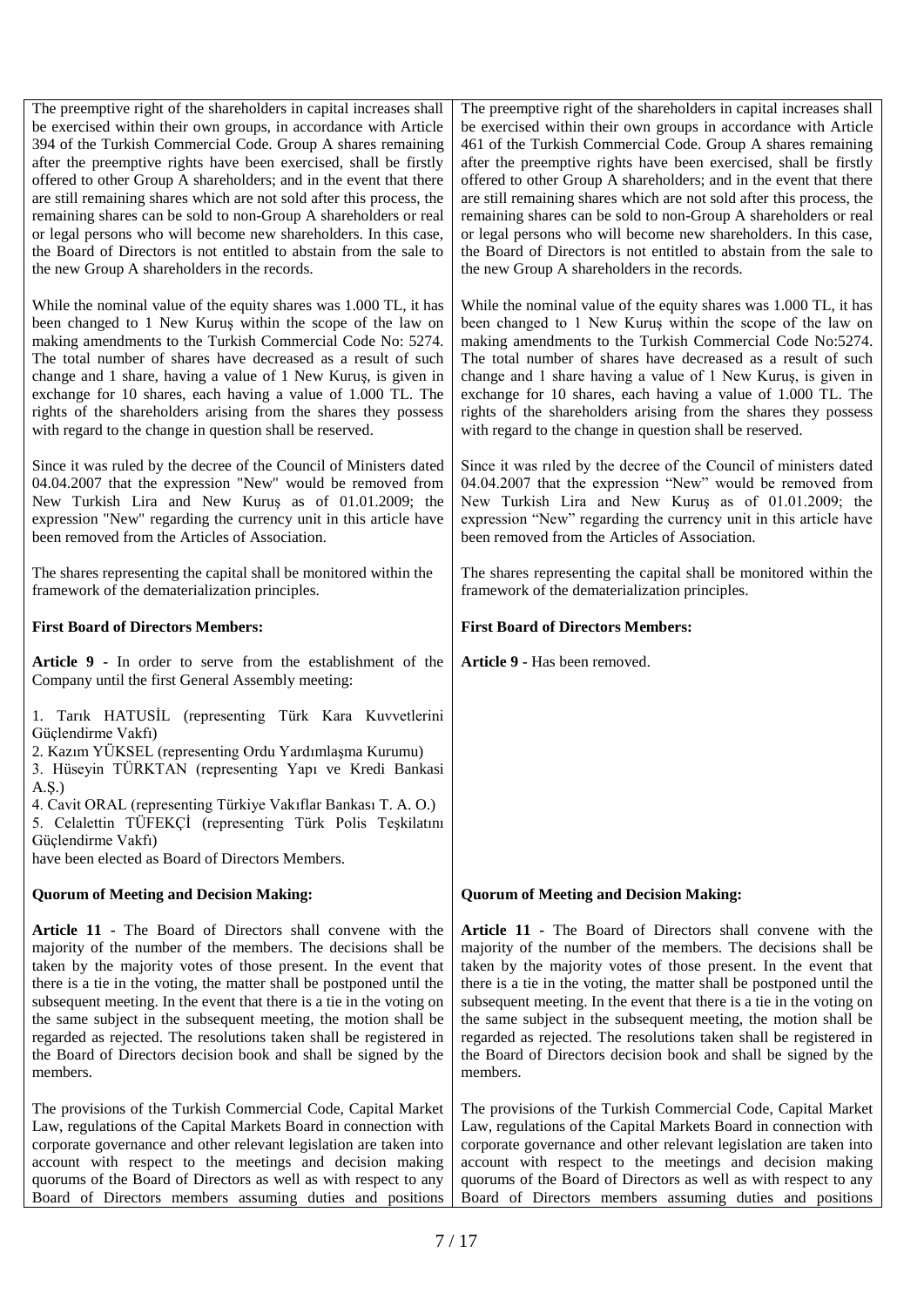outside the Company. Any action and resolutions taken by the Board of Directors without complying with the Corporate Governance Principles, which are made obligatory as to be complied by the Capital Markets Board, are invalid and considered as in contrary to the Articles of Association.

#### **Representation and Management of the Company:**

**Article 12 -** The authority of representation and management of the company in all respects, including the authorization for representation of the company before public or private institutions and persons, assemblies, courts, all judicial and administrative authorities, and the authorization for compromise, release and arbitration in/of disputes, shall belong to the Board of Directors. The Board of Directors can transfer all or some of its authorities to the executive members. All documents prepared on behalf of the company shall bear the signature of two people who shall be authorized under the name of the Company.

## **Duty and Authorities of the Board of Directors:**

**Article 13 -** Subsequent to the General Assembly, the Board of Directors shall have the most extensive authority in managing the Company and shall decide on all matters which do not require a resolution to be obtained from the General Assembly. The Board of Directors shall have the authority to determine and control all commercial activities and all policies which concern the Company and affiliates. The approval shall be received from Turkish Armed Forces Foundation prior to taking resolution for entering into undertakings which put the Company under heavy obligations, such as undertaking new projects, taking on financial and/or commercial debts, commencing new fixed asset investments; in amounts that exceed 20% of the total assets (on case by case and/or in total within the related year) according to the latest published balance sheet of the Company. The Board of Directors shall perform its duty in accordance with the "Board of Directors Operation Regulation". Within that scope, the Board of Directors shall have the following duties and authorities and it shall be able to conduct preliminary studies and take resolutions on the matters for which it has transferred its duties and authorities.

a) Carrying out the decisions taken by the General Assembly, b) Calling the General Assembly for ordinary and extraordinary meetings in accordance with the provisions of this Articles of Association and the Turkish Commercial Code, and preparing the

agenda,

c) Performing its authority of legal representation,

d) Making proposals to the General Assembly with regard to all kinds of changes foreseen in the Articles of Association and adding new articles thereto,

e) Ensuring that the books, which are required to be kept by the laws, are duly kept and preparing the annual balance sheet, profit and loss accounts,

f) Determining the strategic plans, and annual budget, work, project and production programs, and organization plans; controlling their implementation; monitoring whether the works performed are in compliance with the laws, by-laws and

outside the Company. Any action and resolutions taken by the board of Directors without complying with the Corporate Governance Principles, which are made obligatory as to be complied by the Capital Markets Board, are invalid and considered as in contrary to the Articles of Association.

#### **Representation and Management of the Company**

**Article12 -** The authority of representation and management of the company in all respects, including the authorization for representation of the company before public or private institutions and persons, assemblies, courts, all judicial and administrative authorities and the authorization for compromise, release and arbitration in/of disputes, shall belong to the Board of Directors. The Board of Directors can transfer all or some of this authorities to the executive members in compliance with the relevant provisions of the Turkish Commercial Code and the Capital Market Law. All documents prepared on behalf of the company shall bear the signature of two people who shall be authorized under the name of the company.

#### **Duty and Authorities of the Board of Directors:**

**Article 13 -** The Board of Directors shall decide on all matters which do not require a resolution to be obtained from the General Assembly. The Board of Directors shall have the authority to determine and control all commercial activities and all policies which concern the Company and affiliates. The approval shall be received from Turkish Armed Forces Foundation prior to taking resolution for entering into undertakings which put the company under heavy obligations such as undertaking new projects, taking on financial and/or commercial debts, commencing new fixed asset investments; in amounts that exceed 20% of the total assets (on case by case and/or in total within the related year) according to the latest published balance sheet of the Company. The Board of Directors shall perform its duty in accordance with the "Board of Directors Operation Regulation.

The Board of Directors shall be authothorized for:

a) Carrying out the decisions taken by the General Assembly,

b) Calling the General Assembly for ordinary and extraordinary meetings in accordance with the provisions of this Articles of Association and the Turkish Commercial Code and preparing the agenda,

c) Performing its authority of legal representation,

d) Making proposals to the General Assembly with regard to all kinds of changes foreseen in the Articles of Association and adding new articles thereto,

e) Ensuring that the books which are required to be kept by the laws, are duly kept and preparing the annual balance sheet, profit and loss accounts,

f) Determining the strategic plans and annual budget, work, project and production programs and organization plans; controlling their implementation; monitoring whether the works performed are in compliance with the laws, by-laws and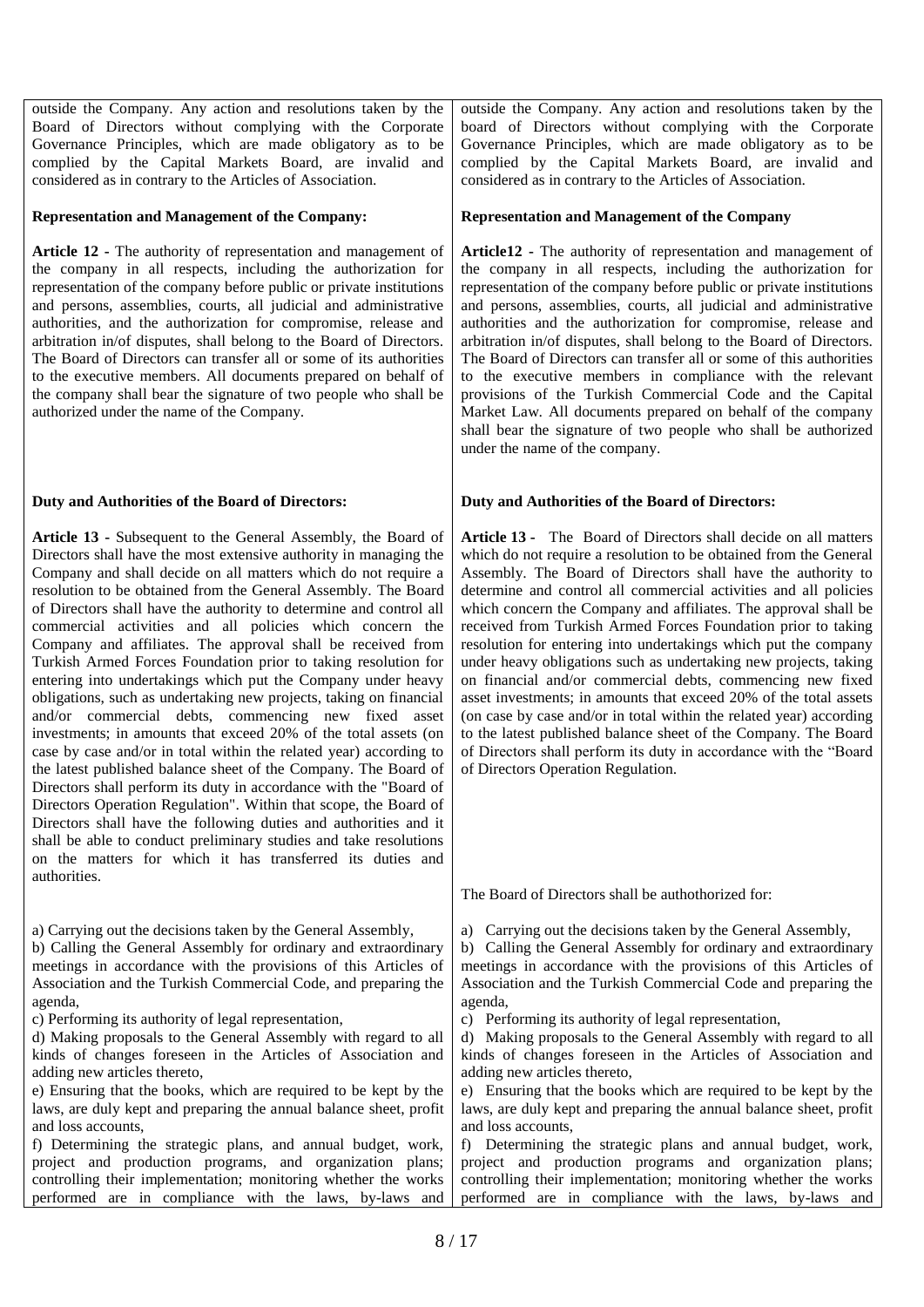| regulations and changing the same when necessary,                                                                                                                                                                                                                                                                                                                                                                                                                                                                                                                                                                                                                                                                                       | regulations and changing the same when necessary,                                                                                                                                                                                                                                                                                                                                                                                                                                                                                                                                                                                                                                                     |
|-----------------------------------------------------------------------------------------------------------------------------------------------------------------------------------------------------------------------------------------------------------------------------------------------------------------------------------------------------------------------------------------------------------------------------------------------------------------------------------------------------------------------------------------------------------------------------------------------------------------------------------------------------------------------------------------------------------------------------------------|-------------------------------------------------------------------------------------------------------------------------------------------------------------------------------------------------------------------------------------------------------------------------------------------------------------------------------------------------------------------------------------------------------------------------------------------------------------------------------------------------------------------------------------------------------------------------------------------------------------------------------------------------------------------------------------------------------|
| g) Ensuring the preparation of the general regulations regarding                                                                                                                                                                                                                                                                                                                                                                                                                                                                                                                                                                                                                                                                        | g) Ensuring the preparation of the general regulations regarding                                                                                                                                                                                                                                                                                                                                                                                                                                                                                                                                                                                                                                      |
| the management of the Company (such as procurement, sales,                                                                                                                                                                                                                                                                                                                                                                                                                                                                                                                                                                                                                                                                              | the management of the Company,                                                                                                                                                                                                                                                                                                                                                                                                                                                                                                                                                                                                                                                                        |
| personnel and so forth)<br>h) Preparing an Annual Work Report at the end of each fiscal<br>period which covers the commercial and financial standing of the<br>Company and the summary and results of the works performed in<br>the same period, and submitting it to the examination of the                                                                                                                                                                                                                                                                                                                                                                                                                                            | h) Preparing an Annual Work Report at the end of each fiscal<br>period which covers the commercial and financial standing of the<br>Company and the summary and results of the works performed in<br>the same period and submitting it to the examination of the                                                                                                                                                                                                                                                                                                                                                                                                                                      |
| General Assembly and the Auditors.                                                                                                                                                                                                                                                                                                                                                                                                                                                                                                                                                                                                                                                                                                      | General Assembly.                                                                                                                                                                                                                                                                                                                                                                                                                                                                                                                                                                                                                                                                                     |
| i) Making proposals to the General Assembly with regard to the                                                                                                                                                                                                                                                                                                                                                                                                                                                                                                                                                                                                                                                                          | i) Making proposals to the General Assembly with regard to the                                                                                                                                                                                                                                                                                                                                                                                                                                                                                                                                                                                                                                        |
| method of distribution of the net profit of the Company,                                                                                                                                                                                                                                                                                                                                                                                                                                                                                                                                                                                                                                                                                | method of distribution of the yearly profit of the Company,                                                                                                                                                                                                                                                                                                                                                                                                                                                                                                                                                                                                                                           |
| calculation and disbursement of the legal and extraordinary                                                                                                                                                                                                                                                                                                                                                                                                                                                                                                                                                                                                                                                                             | calculation and disbursement of the legal and extraordinary                                                                                                                                                                                                                                                                                                                                                                                                                                                                                                                                                                                                                                           |
| reserves,                                                                                                                                                                                                                                                                                                                                                                                                                                                                                                                                                                                                                                                                                                                               | reserves.                                                                                                                                                                                                                                                                                                                                                                                                                                                                                                                                                                                                                                                                                             |
| j) Determining the type, time and conditions of all kinds of                                                                                                                                                                                                                                                                                                                                                                                                                                                                                                                                                                                                                                                                            | j) Determining the type time and conditions of all kinds of                                                                                                                                                                                                                                                                                                                                                                                                                                                                                                                                                                                                                                           |
| activities within the field of activity of the Company, giving                                                                                                                                                                                                                                                                                                                                                                                                                                                                                                                                                                                                                                                                          | activities within the field of activity of the Company, giving                                                                                                                                                                                                                                                                                                                                                                                                                                                                                                                                                                                                                                        |
| approval in matters regarding execution of the same,                                                                                                                                                                                                                                                                                                                                                                                                                                                                                                                                                                                                                                                                                    | approval in matters regarding execution of the same,                                                                                                                                                                                                                                                                                                                                                                                                                                                                                                                                                                                                                                                  |
| k) Designating the workforce plan of the company, the                                                                                                                                                                                                                                                                                                                                                                                                                                                                                                                                                                                                                                                                                   | k) Designating the workforce plan of the Company, the                                                                                                                                                                                                                                                                                                                                                                                                                                                                                                                                                                                                                                                 |
| compensation package and other rights of the personnel who are                                                                                                                                                                                                                                                                                                                                                                                                                                                                                                                                                                                                                                                                          | compensation package and other rights of the personnel who are                                                                                                                                                                                                                                                                                                                                                                                                                                                                                                                                                                                                                                        |
| not considered in the workforce plan and compensation system,                                                                                                                                                                                                                                                                                                                                                                                                                                                                                                                                                                                                                                                                           | not considered in the workforce plan and compensation system,                                                                                                                                                                                                                                                                                                                                                                                                                                                                                                                                                                                                                                         |
| wage scales within the workforce plan and compensation system                                                                                                                                                                                                                                                                                                                                                                                                                                                                                                                                                                                                                                                                           | wage scales within the workforce plans and compensation system                                                                                                                                                                                                                                                                                                                                                                                                                                                                                                                                                                                                                                        |
| in accordance with the principals of Turkish Armed Forces                                                                                                                                                                                                                                                                                                                                                                                                                                                                                                                                                                                                                                                                               | in accordance with the principals of Turkish Armed Forces                                                                                                                                                                                                                                                                                                                                                                                                                                                                                                                                                                                                                                             |
| Foundation for determination of wages of Affiliate and Subsidiary                                                                                                                                                                                                                                                                                                                                                                                                                                                                                                                                                                                                                                                                       | Foundation for determination of wages of Affiliate and Subsidiary                                                                                                                                                                                                                                                                                                                                                                                                                                                                                                                                                                                                                                     |
| personnel,                                                                                                                                                                                                                                                                                                                                                                                                                                                                                                                                                                                                                                                                                                                              | personnel,                                                                                                                                                                                                                                                                                                                                                                                                                                                                                                                                                                                                                                                                                            |
| 1) With regard to the assignment and dismissal of personnel;                                                                                                                                                                                                                                                                                                                                                                                                                                                                                                                                                                                                                                                                            | 1) With regard to the assignment and dismissal of personnel;                                                                                                                                                                                                                                                                                                                                                                                                                                                                                                                                                                                                                                          |
| 1) Assigning and dismissing the Chief Executive Officer of the                                                                                                                                                                                                                                                                                                                                                                                                                                                                                                                                                                                                                                                                          | 1) Assigning and dismissing the Chief Executive Officer of the                                                                                                                                                                                                                                                                                                                                                                                                                                                                                                                                                                                                                                        |
| Company,                                                                                                                                                                                                                                                                                                                                                                                                                                                                                                                                                                                                                                                                                                                                | Company,                                                                                                                                                                                                                                                                                                                                                                                                                                                                                                                                                                                                                                                                                              |
| 2) Carrying out the assignment and dismissal of the other<br>personnel within the principals mentioned in the Personnel<br>Guideline, and recruiting personnel of the Company in<br>accordance with the Personnel Selection and Examinations<br>Guideline, which includes examination and evaluation principles                                                                                                                                                                                                                                                                                                                                                                                                                         | 2) Carrying out the recruitment, assignment and dismissal of the<br>other personnel in accordance with relevant Company regulations.                                                                                                                                                                                                                                                                                                                                                                                                                                                                                                                                                                  |
| based on objective criteria.<br>3) Designating the staff of top executives such as Chief<br>Executive Officer, Vice President, Coordinator, Consultant<br>(Advisor), Director etc., and signing employment contracts with<br>the persons who are assigned to these positions and the other<br>persons, which provide privileges in addition to the Labor Law<br>provisions. (The Board of Directors is not permitted to transfer<br>these rights to one or several members of Board of Directors,<br>Chief Executive Officer or other persons.)<br>m) Creating pledges and mortgages on the movable and<br>immovable assets, rights and receivables of the Company,<br>In so far the regulations of the Capital Markets Board regarding | 3) Designating the staff of top executives such as Chief<br>Executive Officer, Vice President, Coordinator, Consultant<br>(Advisor), Director, etc. and signing employment contracts with<br>the persons who are assigned to these positions and the other<br>persons which provide privileges in addition to the Labor Law<br>provisions (The Board of Directors is not permitted to transfer<br>these rights to one or several members of Board of Directors,<br>Chief Executive Officer or other persons).<br>m) Creating pledges and mortgages on the movable and<br>immovable assets, rights and receivables of the Company.<br>In so far the regulations of the Capital Markets Board regarding |
| corporate governance shall be complied with, in any kind of<br>related party transactions and in giving guarantees, pledges and<br>mortgages for the benefit of third parties, for in terms of<br>implementation of the Corporate Governance Principles.<br>n) Determining and approving the conditions of the dealings with                                                                                                                                                                                                                                                                                                                                                                                                            | corporate governance shall be complied with, in any kind of<br>related party transactions and in giving guarantees, pledges and<br>mortgages for the benefit of third parties for in terms of<br>implementation of the Corporate Governance Principles.<br>n) Determining and approving the conditions of the dealings<br>with the banks and other financial institutions,                                                                                                                                                                                                                                                                                                                            |
| the banks and other financial institutions,<br>o) Compromising, releasing and arbitrating,<br>p) Issuing bonds and other securities in accordance with the<br>Capital Market Law and Legislation,                                                                                                                                                                                                                                                                                                                                                                                                                                                                                                                                       | o) Compromising, releasing and arbitrating,<br>p) Issuing bonds and other securities in accordance with the<br>Capital Market Law and Legislation,                                                                                                                                                                                                                                                                                                                                                                                                                                                                                                                                                    |
| r) Appointing an Independent Auditing Firm in accordance with                                                                                                                                                                                                                                                                                                                                                                                                                                                                                                                                                                                                                                                                           | r) Appointing an Independent Audit Firm in accordance with the                                                                                                                                                                                                                                                                                                                                                                                                                                                                                                                                                                                                                                        |
| the Capital Market Law Article 16,                                                                                                                                                                                                                                                                                                                                                                                                                                                                                                                                                                                                                                                                                                      | Capital Market Law Article 16,                                                                                                                                                                                                                                                                                                                                                                                                                                                                                                                                                                                                                                                                        |
| s) Regulating the principals of purchase, sale and other                                                                                                                                                                                                                                                                                                                                                                                                                                                                                                                                                                                                                                                                                | s) Regulating the principals of purchase, sale and other                                                                                                                                                                                                                                                                                                                                                                                                                                                                                                                                                                                                                                              |
| transactions regarding the securities of the Company,                                                                                                                                                                                                                                                                                                                                                                                                                                                                                                                                                                                                                                                                                   | transactions regarding the securities of the Company,                                                                                                                                                                                                                                                                                                                                                                                                                                                                                                                                                                                                                                                 |
| t) Taking resolution on the purchase, sale, rent and lease of real                                                                                                                                                                                                                                                                                                                                                                                                                                                                                                                                                                                                                                                                      | t) Taking resolution on the purchase, sale, rent and lease of real                                                                                                                                                                                                                                                                                                                                                                                                                                                                                                                                                                                                                                    |
| estates for the Company,                                                                                                                                                                                                                                                                                                                                                                                                                                                                                                                                                                                                                                                                                                                | estates for the Company,                                                                                                                                                                                                                                                                                                                                                                                                                                                                                                                                                                                                                                                                              |
| u) Granting approval for operating under other brands,                                                                                                                                                                                                                                                                                                                                                                                                                                                                                                                                                                                                                                                                                  | u) Granting approval for operating under brands,                                                                                                                                                                                                                                                                                                                                                                                                                                                                                                                                                                                                                                                      |
| v) Examining and granting approval for business transactions                                                                                                                                                                                                                                                                                                                                                                                                                                                                                                                                                                                                                                                                            | v) Examining and granting approval for business transactions                                                                                                                                                                                                                                                                                                                                                                                                                                                                                                                                                                                                                                          |
| including any agreement which might be executed with another                                                                                                                                                                                                                                                                                                                                                                                                                                                                                                                                                                                                                                                                            | including any agreement which might be executed with another                                                                                                                                                                                                                                                                                                                                                                                                                                                                                                                                                                                                                                          |
| company or the shareholders or affiliates of another company.                                                                                                                                                                                                                                                                                                                                                                                                                                                                                                                                                                                                                                                                           | company or the shareholders or affiliates of another company.                                                                                                                                                                                                                                                                                                                                                                                                                                                                                                                                                                                                                                         |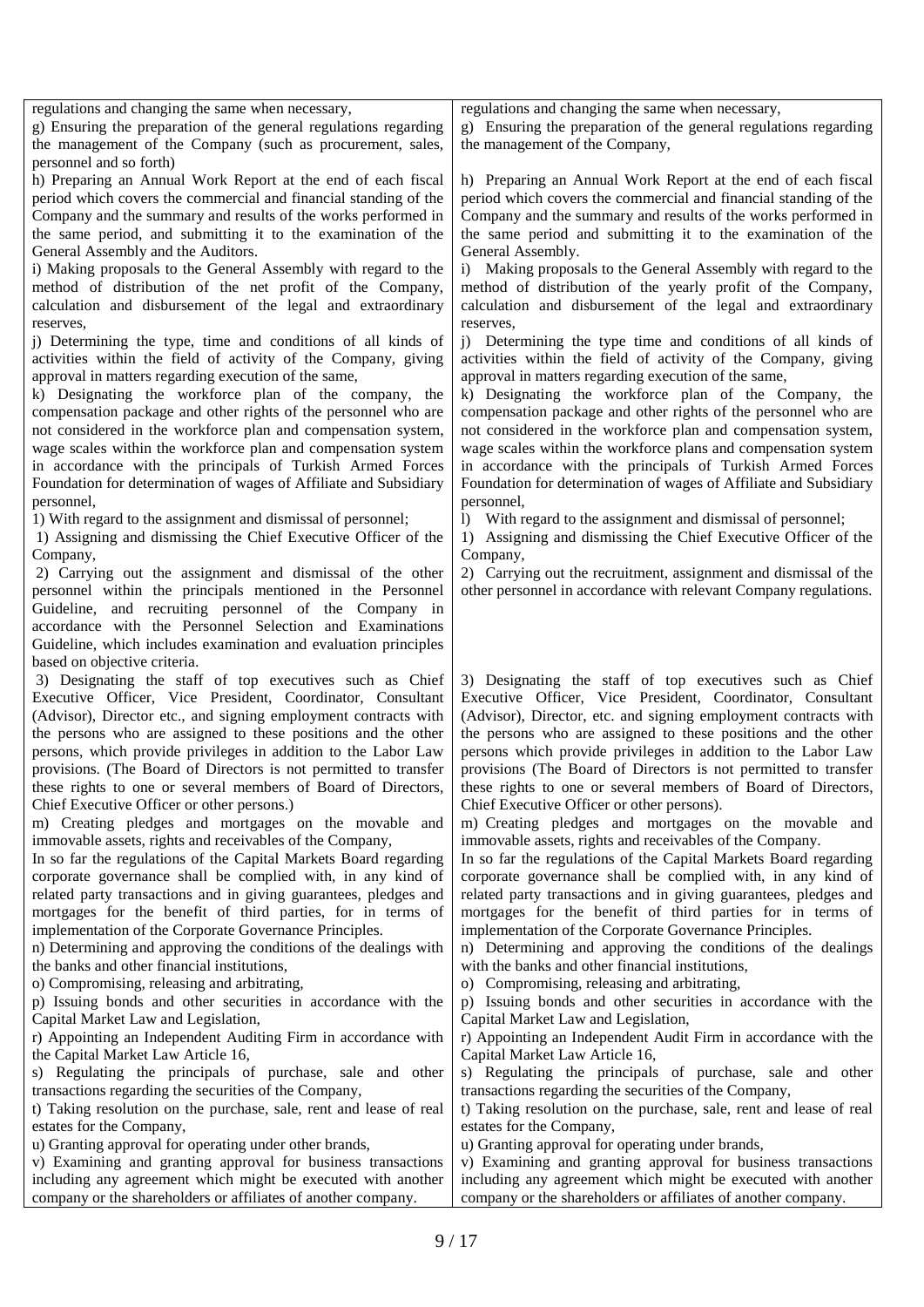y) Taking resolution on matters such as establishing companies or becoming a partner to a company, buying or transferring the shares in the companies, opening representative offices etc. in foreign countries, upon receipt of the approval from Turkish Armed Forces Foundation. (Temporary acquisition of the equity shares, which are quoted on domestic and foreign stock exchanges, for the purpose of generating income or profit, shall be excluded from the scope of this provision.)

z) In the transactions which are considered material in terms of implementation of the Corporate Governance Principles, the regulations of the Capital Market Law with respect to corporate governance shall be complied with.

#### **Transfer of the Authorities to the Chief Executive Officer (CEO):**

**Article 14 -** As it deems necessary, Board of Directors may transfer its representation and management authorities, of which are considered as required, to Chief Executive Officer (CEO) who is among the shareholders or from outside of the Company; in order to carry out the resolutions of the Board of Directors. The Board of Directors may transfer to the office of the CEO its authority to take resolution with regard to canceling the signature authorities of personnel who are working in sub-director positions. The term of office of the CEO can exceed term of office of the Board of Directors. The CEO attends the Board of Directors meetings and discussions without any right to vote. The CEO may transfer its duties and authorities with regard to the execution of the Board of Directors resolutions, but is not permitted to transfer his/her administrative duties.

# **Wages of the Chairman and the Members:**

**Article 15 -** The monthly wages of the Board of Directors Chairman and Members, and executive member(s) shall be resolved by the General Assembly.

#### **SECTION IV AUDITORS, CONDITIONS FOR ELECTIONS, WAGES, DUTIES**

# **Auditors:**

**Article 16 -** The General Assembly elects 1, 2 or 3 Auditors among or outside the shareholders. The Auditors are not permitted concurrently to be members of the Board of Directors and to take any duty in the Company. The Members of the Board of Directors are not permitted to be elected as Auditors until they are absolved by the General Assembly from being Board of Directors Member.

The term of office of the Auditors shall be three years and reelection of the same Auditors is possible. The Auditor who does not attend the Board of Directors meetings on three consecutive y) Taking resolution on matters such as establishing companies or becoming a partner to a company, buying or transferring the shares in the companies, opening representative offices, etc. in foreign countries, upon receipt of the approval from Turkish Armed Forces Foundation (Temporary Acquisition of the equity shares which are quoted on domestic and foreign stock exchanges for the purpose of generating income or profit shall be excluded from the scope of this provision).

z) In the transactions which are considered material in terms of implementation of the Corporate Governance Principles, the regulations of the Capital Market Law with respect to corporate governance shall be complied with.

aa) Forming the required committees in scope of the Turkish Commercial Code and Capital Market Law.

The provision of the Turkish Commercial Code and the Capital Market Law with respect to the duties of the Board of Directors are reserved.

## **Transfer of the Authorities to the Chief Executive Officer (CEO):**

**Article 14 -** As it deems necessary, Board of Directors may transfer its representation and management authorities of which are considered as required to Chief Executive Officer (CEO) who is among the shareholders or from outside of the company; in order to carry out the resolutions of the Board of Directors in compliance with the provisions of the Turkish Commercial Code and Capital Market Law relevant to the duties and authorizations of the Board of Directors. The Board of Directors may transfer to the office of the CEO its authority to take resolution with regard to canceling the signature authorities of personnel. Term of office of the CEO may exceed the term of office of the Board of Directors. The CEO attends the Board of Directors meetings and discussions without any right to vote. The CEO may transfer its duties and authorities with regard to the execution of the Board of Directors resolutions but it is not permitted to transfer his/her administrative duties.

# **Wages of the Chairman and the Members:**

**Article 15 –** The monthly wages of the Board of Directors Chairman and the members and executive member(s) shall be resolved by the General Assembly.

## **SECTION IV AUDITS**

# **Audits:**

**Article 16 –** With respect to the audit of the Company along with the other matters stipulated in the legislation, relevant articles of the Turkish Commercial Code and Capital Market Legislation are applied.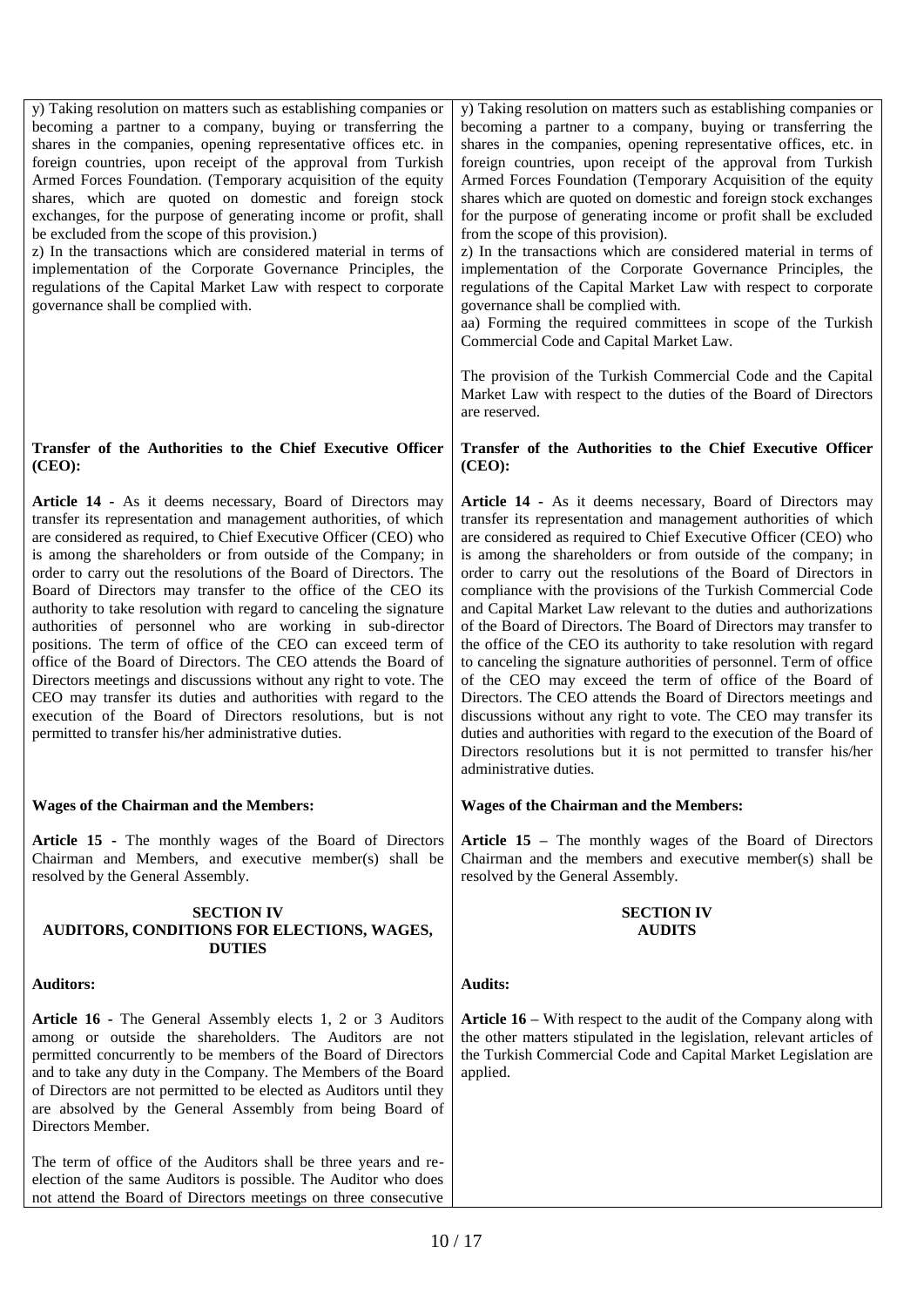| occasions without giving any excuse shall be regarded as having<br>resigned from the position of being Auditor.                                                                                                                                                                                                                                                                                                                                                                                                                                                                                                                                                                                                                                                                                                                                                                                                                                                                                                                                                                                                                                                                                                                                                                                                                                                                                                                                                                                                                                                                                                                                                                                                                                                                                                                                                                                                                                                                                                                                                                                                                                                                                                                                                                                                                        |                                |
|----------------------------------------------------------------------------------------------------------------------------------------------------------------------------------------------------------------------------------------------------------------------------------------------------------------------------------------------------------------------------------------------------------------------------------------------------------------------------------------------------------------------------------------------------------------------------------------------------------------------------------------------------------------------------------------------------------------------------------------------------------------------------------------------------------------------------------------------------------------------------------------------------------------------------------------------------------------------------------------------------------------------------------------------------------------------------------------------------------------------------------------------------------------------------------------------------------------------------------------------------------------------------------------------------------------------------------------------------------------------------------------------------------------------------------------------------------------------------------------------------------------------------------------------------------------------------------------------------------------------------------------------------------------------------------------------------------------------------------------------------------------------------------------------------------------------------------------------------------------------------------------------------------------------------------------------------------------------------------------------------------------------------------------------------------------------------------------------------------------------------------------------------------------------------------------------------------------------------------------------------------------------------------------------------------------------------------------|--------------------------------|
| An age limit of 65 is sought for the personnel who will be elected<br>as Auditor.                                                                                                                                                                                                                                                                                                                                                                                                                                                                                                                                                                                                                                                                                                                                                                                                                                                                                                                                                                                                                                                                                                                                                                                                                                                                                                                                                                                                                                                                                                                                                                                                                                                                                                                                                                                                                                                                                                                                                                                                                                                                                                                                                                                                                                                      |                                |
| As the first auditor:<br>Hikmet Yücel ERTEN<br>Karyağdı Sokak, İlbay Apartman, No: 48/7, Çankaya - ANKARA<br>(Citizen of the Republic of Turkey)<br>has been elected for a term of 1 year.                                                                                                                                                                                                                                                                                                                                                                                                                                                                                                                                                                                                                                                                                                                                                                                                                                                                                                                                                                                                                                                                                                                                                                                                                                                                                                                                                                                                                                                                                                                                                                                                                                                                                                                                                                                                                                                                                                                                                                                                                                                                                                                                             |                                |
| <b>Duties of the Auditors:</b>                                                                                                                                                                                                                                                                                                                                                                                                                                                                                                                                                                                                                                                                                                                                                                                                                                                                                                                                                                                                                                                                                                                                                                                                                                                                                                                                                                                                                                                                                                                                                                                                                                                                                                                                                                                                                                                                                                                                                                                                                                                                                                                                                                                                                                                                                                         | <b>Duties of the Auditors:</b> |
| Article 17 - The duty of the Auditors is auditing the work and<br>transactions of the Company. Within this scope the Auditors are<br>authorized and responsible for:                                                                                                                                                                                                                                                                                                                                                                                                                                                                                                                                                                                                                                                                                                                                                                                                                                                                                                                                                                                                                                                                                                                                                                                                                                                                                                                                                                                                                                                                                                                                                                                                                                                                                                                                                                                                                                                                                                                                                                                                                                                                                                                                                                   | Article 17 – has been removed. |
| a) Preparing a report regarding the general financial standing and<br>management of the Company every three months and submitting<br>the same to the Board of Directors,<br>b) Preparing an annual report at the end of the fiscal period,<br>including their opinions about the; status and standing of the<br>Company, the balance sheet issued by the Board of Directors, the<br>report of the Board of Directors regarding the other accounts and<br>the profit which is offered to be distributed, and other documents;<br>and submitting such annual report to the General Assembly with<br>one copy of each quarterly reports,<br>c) Determining the method of preparing the balance sheet by<br>cooperating with the members of the Board of Directors of the<br>Company,<br>d) Investigating whether the conditions which are required as per<br>Articles of Association for the attendance of the shareholders to<br>General Assembly meetings, have been fulfilled or not,<br>e) Auditing the budget and the balance sheet,<br>f) Inviting the General Assembly for ordinary and extraordinary<br>meetings in the event of negligence by the Board of Directors,<br>g) Being present at the General Assembly meetings,<br>h) Supervising the Board of Directors members for full<br>compliance with the provisions of laws and Articles of<br>Association.<br>i) In addition to being responsible for the fulfillment of the duties,<br>Auditors are authorized and responsible for making proposals to<br>the Board of Directors with respect to taking measures as the<br>Auditors deem necessary in order to ensure that the Company is<br>managed in the best way possible and the protection of the<br>interests of the Company, for calling the General Assembly to<br>meeting if deemed necessary and for determining the agenda of<br>the meeting, and for preparing the report mentioned in Article 354<br>of Turkish Commercial Code.<br>i) In the event that material and immediate circumstances come<br>into existence, the Auditors shall be obliged to exercise above<br>mentioned authorities immediately. The Auditors shall be jointly<br>responsible for not performing well the duties assigned to them by<br>the law and the Articles of Association.<br>k) Attending the Board of Directors meetings. |                                |
| <b>Wages of the Auditors:</b>                                                                                                                                                                                                                                                                                                                                                                                                                                                                                                                                                                                                                                                                                                                                                                                                                                                                                                                                                                                                                                                                                                                                                                                                                                                                                                                                                                                                                                                                                                                                                                                                                                                                                                                                                                                                                                                                                                                                                                                                                                                                                                                                                                                                                                                                                                          | <b>Wages of the Auditors:</b>  |
| Article 18 - The wages of the Auditors are resolved by the<br>General Assembly.                                                                                                                                                                                                                                                                                                                                                                                                                                                                                                                                                                                                                                                                                                                                                                                                                                                                                                                                                                                                                                                                                                                                                                                                                                                                                                                                                                                                                                                                                                                                                                                                                                                                                                                                                                                                                                                                                                                                                                                                                                                                                                                                                                                                                                                        | Article 18 - has been removed  |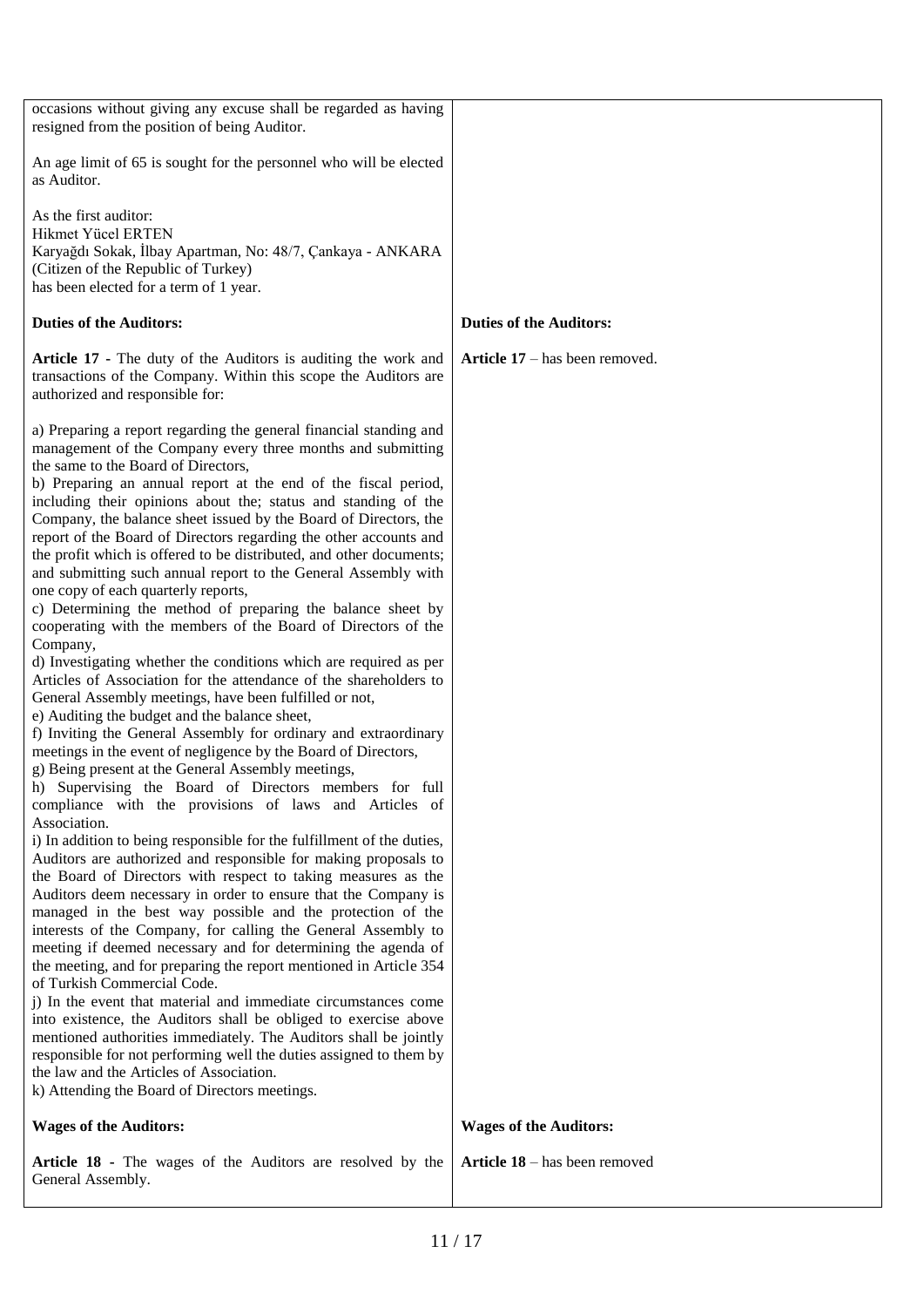#### **SECTION V ORDINARY AND EXTRAORDINARY MEETINGS, QUORUM, PLACE OF MEETING, COMMISSIONER, REPRESENTATIVE, RIGHT TO VOTE**

## **General Assembly:**

**Article 19 -** The ordinary General Assembly meeting shall be held within three months after the end of the fiscal year of the Company and at least once a year. In the ordinary General Assembly meeting, the issues in the agenda which is prepared by the Board of Directors, shall be discussed and resolved, taking into account Article 369 of the Turkish Commercial Code. The Extraordinary General Assembly shall convene when the business of the Company calls for it, and shall take the required resolutions. The place and time of the meeting shall be duly announced.

# **Quorum in Special Circumstances:**

**Article 21 -** At the Extraordinary General Assembly meetings which is convened for the amendment of the Articles of Association, the relevant regulations of the Turkish Commercial Code and Capital Markets Board shall be implemented, taking into account type and nature of the matters which are to be resolved.

## **Presence of the Commissioner in the Meeting:**

**Article 23 -** The presence of the Commissioner of the Ministry of Trade at the Ordinary and Extraordinary General Assembly meetings is mandatory. The resolutions taken at the meetings in absentia of the Commissioner are not valid.

## **Assignment of a Representative:**

**Article 24 -** The shareholders are permitted to have themselves be represented in the General Assembly meetings by the representative they assign among or outside the shareholders. The representatives who are shareholders in the Company shall be

#### **SECTION V ORDINARY AND EXTRAORDINARY MEETINGS, QUORUM, PLACE OF MEETING, REPRESENTATIVE OF THE MINISTRY, REPRESENTATIVE, RIGHT TO VOTE**

**Article 19 -** The ordinary General Assembly meeting shall be held within three months after the end of the fiscal year of the Company and at least once a year. In the ordinary General Assembly meeting, the issues in the agenda which is prepared by the Board of Directors shall be discussed and resolved taking into account the provisions of Article 409 and 413 of the Turkish Commercial Code. The Extraordinary General Assembly shall convene when the business of the Company calls for it and shall take the required resolutions. The place and time of the meeting shall be duly announced.

The working methods and principles of the Company are defined with an Internal Directive registered and announced and approved by the General Assembly.

## **Participation to the General Assembly meeting through electronic environment:**

The Shareholders having the right to attend the meeting may also attend these meetings through electronic environment as per Article 1527 of the Turkish Commercial Code. The Company may, as per the provisions of the Regulation Regarding the General Assemblies of the Joint Stock Companies Which Shall be Held In Electronic Environment, establish an electronic general assembly system which shall enable the shareholders to attend the meetings through electronic means and give opinions and make proposals and vote as well as purchase a system specifically designed for this purpose. As per this provision of the articles of association, the shareholders and their representatives are enabled to use their whole rights stipulated in the provisions of the mentioned Regulation.

# **Quorum In Special Circumstances:**

**Article 21 –** has been removed.

# **Representative of the Ministry:**

**Article 23 –** The presence of the representative of the Ministry of Customs and Trade in the Ordinary and Extraordinary General Assembly Meetings is mandatory. The resolutions taken at the meetings in absentia of the representative are not valid.

## **Assignment of a Representative:**

**Article 24 –** The shareholders are permitted to have themselves be represented in the General Assembly meetings by the representative they assign among or outside the shareholders. The representatives who are shareholders in the Company shall be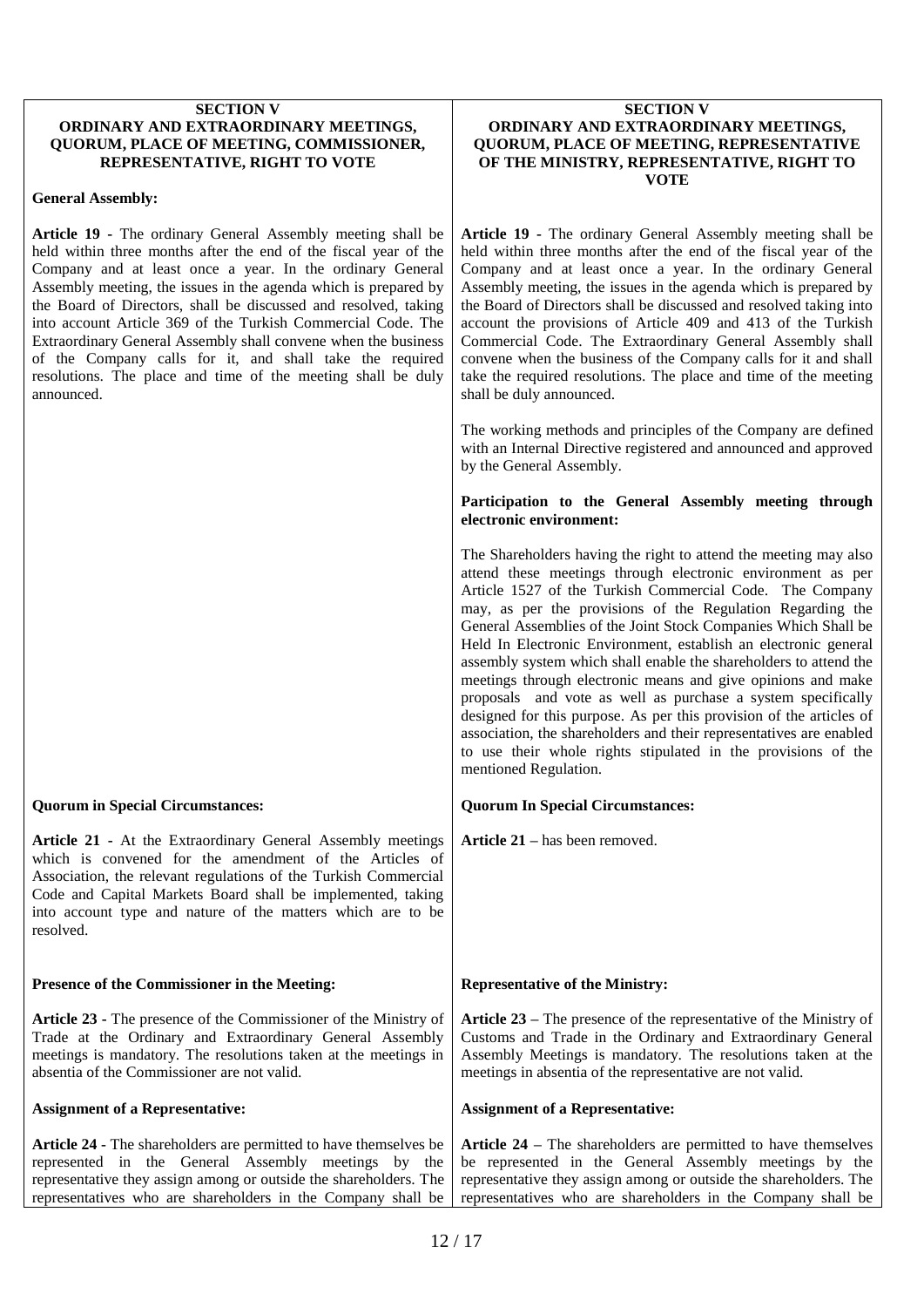authorized to cast the vote of the shareholders they represent in addition to their own votes. The Board of Directors shall determine and announce the format of the letter of attorney within the framework of the regulations of the Capital Markets Board. **Right to Vote: Article 25 -** The shareholders and the proxies who are present in the Ordinary and Extraordinary General Assembly Meetings have one voting right against each equity share. In the event that an equity share has more than one owner, the owners of such equity share shall be able to vote only through one representative. **Method of Voting: Article 26 -** At the General Assembly meetings, the votes shall be cast by raising hands. However, it is required to apply secret balloting upon request of the shareholders possessing one tenth of the capital represented by the shareholders that are present at the General Assembly meeting. **SECTION VI CAPITAL INCREASE, ANNUAL ACCOUNTS, PROFIT DISTRIBUTION, RESERVES Capital Increase: Article 27 -** The Board of Directors has authority to take resolution on increasing the capital and the method of increase. The Board of Directors shall have the authority to take resolution whether the preemptive right will be exercised or not, and on the method by which it shall be exercised, and with regard to offering the equity shares remaining due to unused preemptive rights, to the public at a price that is higher than their nominal values, within scope of the communiqués of the Capital Markets Board. Moreover, the new capital ceiling shall be determined within the scope of the communiqués of the Capital Markets Board, before or when the registered capital ceiling is reached. **Annual Accounts: Article 28 -** The fiscal year of the Company shall start on the first day of JANUARY and shall end on the 31st day of DECEMBER. The first fiscal year shall be the period between the day when the company is definitely established and the last day of DECEMBER in that year. **Annual Reports: Article 29 -** Three copies of each of Board of Directors and Auditor Reports, annual balance sheet, General Assembly minutes and the schedule showing the name and amount of shares of the shareholders that were present at the General Assembly, shall be sent out to the Ministry of Trade within 1 month starting from the date of last meeting of the General Assembly or shall be authorized to cast the vote of the shareholders they represent in addition to their own votes. The Board of Directors shall determine and announce the format of power of attorney pursuant to the Turkish Commercial Code and within the framework of the regulations of the Capital Markets Board and the Ministry of Customs and Trade. **Right to Vote: Article 25 –** The shareholders and the proxies who are present in the Ordinary and Extraordinary General Assembly have one voting right against each equity share. In the event that an equity share has more than one owner, the owners of such equity share shall be able to vote only through one representative either elected from among each other or a third person. **Method of Voting: Article 26** – At the General Assembly Meetings, the votes shall be cast by raising hands and as for the electronic general assemblies, votes are cast pursuant to the relevant stipulated regulations. **SECTION VI CAPITAL INCREASE, ANNUAL ACCOUNTS, PROFIT DISTRIBUTION, LEGAL RESERVES Capital Increase: Article 27** - has been removed **Annual Accounts: Article 28 -** The fiscal year of the Company starts on first day of January and ends on the last day of December. **Documents to be delivered to the Capital Markets Board and the Ministry of Customs and Trade: Article 29 -** With respect to the documents to be delivered to the Capital Markets Board and the Ministry of Customs and Trade, regulations of the Turkish Commercial Code, Capital Markets Board and the Ministry of Customs and Trade are applied.

handed to the commissioner attending the meeting.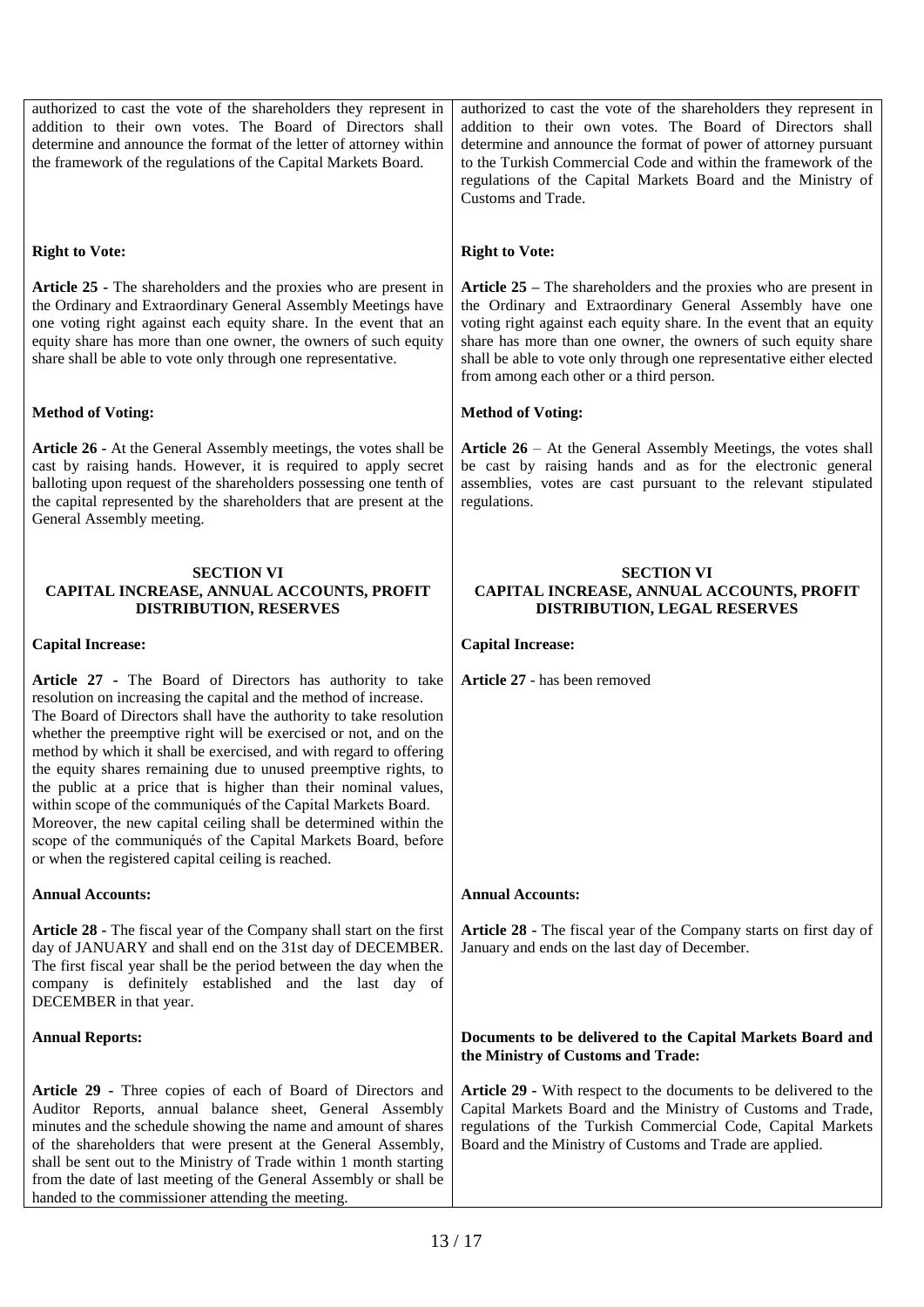| Additionally; the provisions of the Capital Market Law and<br>communiqués shall be complied in this regard.                                                                                                                                                                                                                                                                                                             |                                                                                                                                                                                                                                                                                                                                                                                                                                                                                                                                                                                                                                                                                                       |
|-------------------------------------------------------------------------------------------------------------------------------------------------------------------------------------------------------------------------------------------------------------------------------------------------------------------------------------------------------------------------------------------------------------------------|-------------------------------------------------------------------------------------------------------------------------------------------------------------------------------------------------------------------------------------------------------------------------------------------------------------------------------------------------------------------------------------------------------------------------------------------------------------------------------------------------------------------------------------------------------------------------------------------------------------------------------------------------------------------------------------------------------|
| <b>Net Profit and Its Distribution:</b>                                                                                                                                                                                                                                                                                                                                                                                 | <b>Net Profit and Its Distribution:</b>                                                                                                                                                                                                                                                                                                                                                                                                                                                                                                                                                                                                                                                               |
| Article 30 - The amount; which remains after deduction of the<br>amounts that are mandatory to be allocated and paid by the<br>Company (such as the general expenses of the Company and<br>miscellaneous depreciations) from the ascertained incomes at the<br>end of fiscal year, and which is stated in the balance sheet, shall<br>constitute the net profit.                                                        | Article 30 - The amount; which remains after deduction of the<br>amounts that are mandatory to be allocated and paid by the<br>Company from the ascertained incomes, depreciation and<br>extraordinary expenses, corporate tax and similar taxes and funds<br>at the end of the fiscal year and which is stated in the balance<br>sheet shall constitute the net profit. The net profit shall be<br>allocated in the order stated below after the deduction of the<br>previous year losses, if any.                                                                                                                                                                                                   |
| From the net profit;                                                                                                                                                                                                                                                                                                                                                                                                    | From the net profit;                                                                                                                                                                                                                                                                                                                                                                                                                                                                                                                                                                                                                                                                                  |
| a) 5% shall be allocated as legal reserve (Turkish Commercial<br>Code, Article 466/1)<br>b) The taxes, which are mandatory to be paid by the Company as<br>a legal entity, shall be allocated.<br>c) From the remaining profit; first dividend shall be allocated at a<br>rate and amount determined by the Capital Markets Board.                                                                                      | a) 5% is reserved as the legal reserve as per article 519 of the<br>Turkish Commercial Code until it equals 20% of the paid in<br>capital;<br>b) After adding the amount of the donations within the year, if<br>any, to the remaining amount, the profit share is reserved over<br>this reached amount pursuant to the Turkish Commercial Code<br>and the Capital Market Legislation.<br>c) From the remaining profit, a bonus at a ratio which is<br>determined by the General Assembly (up to 10% of the remaining<br>profit) shall be distributed to officers and employees and the<br>remaining part shall be distributed to the shareholders in a manner<br>determined by the General Assembly. |
| d) From the remaining profit; a bonus at a ratio which is<br>determined by the General Assembly (up to 10% of the remaining<br>profit), shall be distributed to officers and employees, and the<br>remaining part shall be distributed to the shareholders as a second<br>dividend in the manner determined by the General Assembly.                                                                                    | d) 5% dividend is deducted from the amount which has been<br>decided to be distributed to shareholders and the others who<br>participate to the profit and one tenth of the reached amount is<br>added to the legal reserve as per sub clause 2 of article 519 of the<br>Turkish Commercial Code.                                                                                                                                                                                                                                                                                                                                                                                                     |
| 10% shall be deducted from the amount which is allocated to the<br>officers and employees, and from the amount which is decided to<br>be distributed to the shareholders as second dividend; and shall be<br>added to the legal reserves in compliance with the Turkish<br>Commercial Code Article 466 Paragraph 2 Subparagraph 3.                                                                                      |                                                                                                                                                                                                                                                                                                                                                                                                                                                                                                                                                                                                                                                                                                       |
|                                                                                                                                                                                                                                                                                                                                                                                                                         | The regulations of the Capital Markets Board are abided by as for<br>the annual profit sharing process.                                                                                                                                                                                                                                                                                                                                                                                                                                                                                                                                                                                               |
|                                                                                                                                                                                                                                                                                                                                                                                                                         | The dividends are distributed equally regardless of all the<br>existing shares and their issue and acquiring dates.                                                                                                                                                                                                                                                                                                                                                                                                                                                                                                                                                                                   |
| The General Assembly may decide to allocate the "profit" (except<br>the first dividend), wholly or partially, including the dividend<br>shares, as extraordinary or optional legal reserves for devoting to<br>development, redemption, renewal, aid, coverage of losses and<br>similar purposes.                                                                                                                       |                                                                                                                                                                                                                                                                                                                                                                                                                                                                                                                                                                                                                                                                                                       |
| Unless the reserves which are required to be allocated by<br>provisions of law and the first dividend determined in the Articles<br>of Association for the shareholders; are allocated, it is not allowed<br>to take resolution for allocating other reserves, for transferring<br>profits to the subsequent year and for distributing dividends to the<br>Board of Directors Members, officers, employees and workers. | Unless no legal reserves are reserved which is mandatory as per<br>the provision of the law and unless the dividend stipulated in the<br>articles of association for the shareholders is distributed, the<br>reserve of further legal reserves, transfer of the profit to the<br>subsequent year and the distribution of profit shares to the Board<br>of Directors members and the employees may not be resolved.                                                                                                                                                                                                                                                                                    |
| <b>Time of Profit Distribution:</b>                                                                                                                                                                                                                                                                                                                                                                                     | <b>Time of Profit Distribution:</b>                                                                                                                                                                                                                                                                                                                                                                                                                                                                                                                                                                                                                                                                   |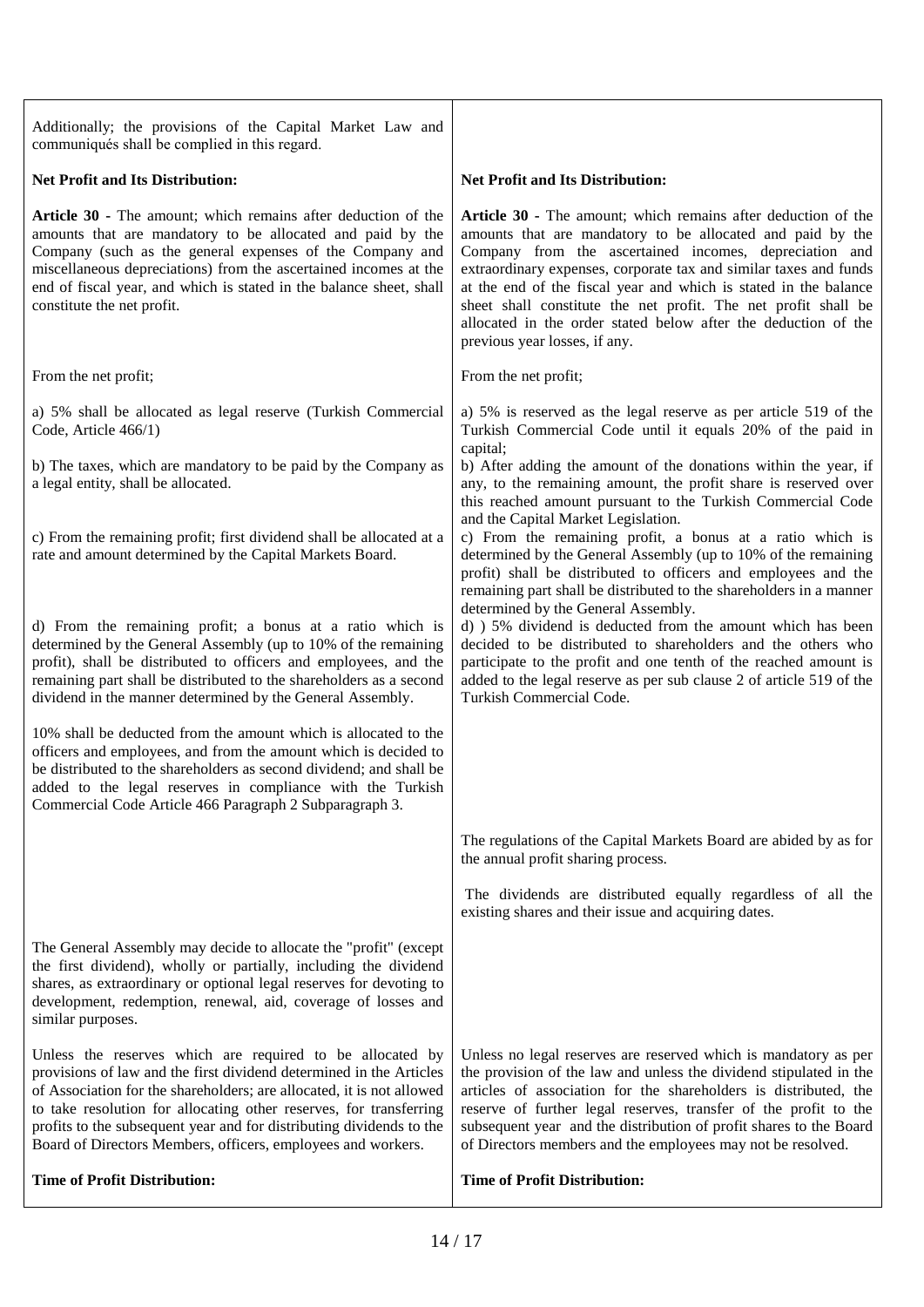**Article 31 -** The date when the annual profit shall be distributed to the shareholders and the method by which such distribution shall be made; is resolved by the General Assembly, upon the proposal of the Board of Directors by also taking into consideration the provisions of the Capital Market Law.

## **Reserves:**

**Article 32 -** The legal reserves shall be allocated up to twenty percent of the capital of the Company. In the event of decrease in such amount, allocation of reserves shall continue. The provision of the Turkish Commercial Code Article 466/3 is reserved.

The legal reserves may be spent up, as long as such spending does not exceed half of the actual capital; solely for compensating the losses, for maintaining the business during the times of deterioration of the business, for preventing unemployment or taking precautions which are sufficient for reducing its effects.

## **SECTION VII**

## **Termination and Liquidation of the Company:**

**Article 33 -** The relevant provisions of the Turkish Commercial Code shall be applicable with regard to the termination and the liquidation of the Company and the procedures related thereto. Unless the Board of Directors is assigned for liquidation concurrently, the General Assembly shall select four liquidators.

#### **SECTION VIII MISCELLANEOUS PROVISIONS**

## **Amendment of the Articles of Association:**

**Article 34 -** The consent of both the Ministry of Trade and the Capital Markets Board shall be obtained before any amendment which is to be made on these Articles of Association. The amendments made in this regard shall be valid as of their date of announcement after being duly verified and registered in the Trade Register.

## **Announcements of the Company:**

**Article 35 -** The matters, which relate to the Company and are required to be announced, shall be done via a newspaper, which is distributed at the area where the headquarter of the Company is located, on condition that the provision of the Turkish Commercial Code Article 37 Paragraph 4 is reserved. If an announcement relates to an invitation to a meeting, it shall be made at least 15 days prior to the date of such meeting.

The provisions of the Turkish Commercial Code Articles 397 and 438 shall be applicable for the announcements regarding capital decrease and liquidation.

The provisions of the relevant communiqué shall be applicable with regard to the announcements which are obligatory to be made, in accordance with the Capital Market Law.

**Article 31 -** The date when the annual profit shall be distributed to the shareholders and the method by which such distribution shall be made is resolved by the General Assembly upon the proposal of the Board of Directors by also taking into consideration the provisions of the Capital Market Law.

## **Excess Reserves and Voluntary Legal Reserves:**

**Article 32 -** The General Assembly may resolve that, all of the annual profit other than the part decided to be distributed may be reserved as excess reserve or voluntary legal reserve for the allocation of compensating losses, growth, amortization, renewal, donation and similar purposes.

## **SECTION VII**

## **Termination and Liquidation of the Company:**

**Article 33 -** The relevant provisions of the Turkish Commercial Code shall be applied with regard to the termination and liquidation of the Company and the procedures related thereto.

## **SECTION VIII MISCELLANEOUS PROVISIONS**

## **Amendment of the Articles of Association:**

**Article 34 -** The permission of the Ministry of Customs and Trade and the consent of the Capital Markets Board shall be obtained before any amendment to be made to the Articles of Association. The amendments made in this regard shall be valid as of their date of announcement after being duly verified and registered in the Trade Registry.

## **Announcements of the Company:**

**Article 35 -** The matters which relate to the Company and are required to be announced, shall be done via a newspaper which is distributed at the area where the headquarters of the company is located, on the website of the Company, on the Public Disclosure Platform and at places where determined by the Capital Markets Board on condition that the provision of the Turkish Commercial Code Article 35 paragraph 4 is reserved. If an announcement relates to an invitation to a meeting, it shall be made at least 3 weeks prior to the date of such meeting pursuant to the regulations of the Capital Markets Board.

The provisions of the Turkish Commercial Code Articles 474 and 532 are applied for the announcements regarding capital decrease and liquidation.

As for the announcements made by the Company, the regulations of the Turkish Commercial Code and the Capital Markets Board long with the relevant legislations shall be abided by.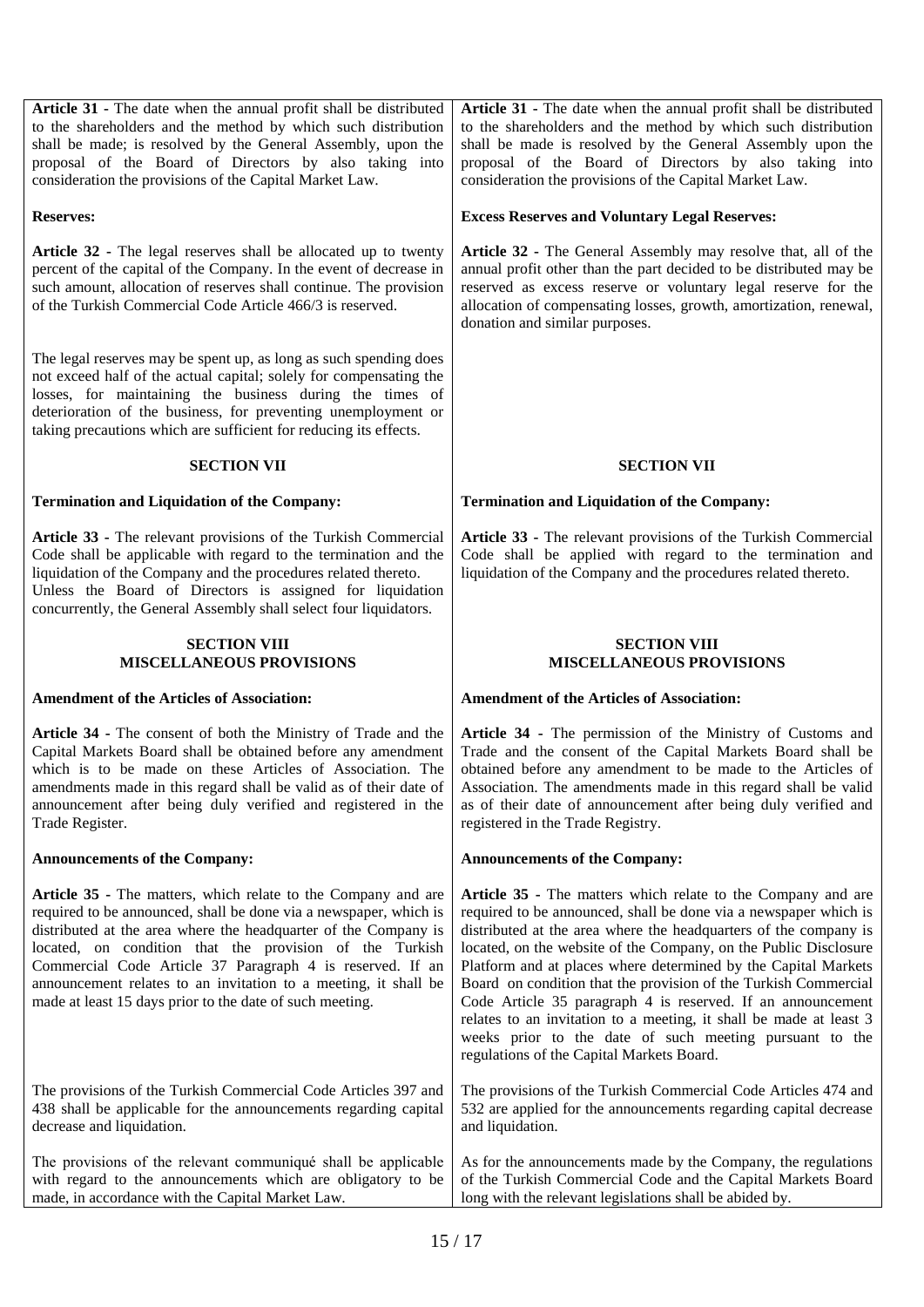| <b>Court of Competent Jurisdiction:</b>                                                                                                                                                                     |                                                                                                                     |           |                    | <b>Court of Competent Jurisdiction:</b>                                                                                                                                                                                   |
|-------------------------------------------------------------------------------------------------------------------------------------------------------------------------------------------------------------|---------------------------------------------------------------------------------------------------------------------|-----------|--------------------|---------------------------------------------------------------------------------------------------------------------------------------------------------------------------------------------------------------------------|
| Article 36 - All conflicts which might arise between the<br>Company and the shareholders shall be concluded by the court of<br>jurisdiction in the area where the headquarter of the Company is<br>located. |                                                                                                                     |           |                    | Article 36 - All conflicts which might arise between the<br>Company and the shareholders shall be resolved and concluded<br>by the court of jurisdiction in the area where the headquarters of<br>the Company is located. |
| Articles of Association to be dispatched to the Ministry:                                                                                                                                                   |                                                                                                                     |           |                    | Articles of Association to be Dispatched to the ministry:                                                                                                                                                                 |
| Article 37 - The Company shall print out this Articles of<br>Association and submit to the shareholders, as well as the<br>Company shall dispatch the Ministry of Trade with 10 copies of<br>the same.      |                                                                                                                     |           |                    | Article 37 - Has been removed                                                                                                                                                                                             |
| <b>FOUNDERS:</b>                                                                                                                                                                                            |                                                                                                                     |           |                    |                                                                                                                                                                                                                           |
|                                                                                                                                                                                                             | NAME, DOMICILE                                                                                                      |           | <b>NATIONALITY</b> |                                                                                                                                                                                                                           |
| $1 -$                                                                                                                                                                                                       | Türk Kara Kuvvetlerini<br>Güçlendirme Vakfı<br>Milli Savunma Bakanlığı<br>Müdafaa Caddesi - ANKARA                  | TR.       | <b>SIGNATURE</b>   |                                                                                                                                                                                                                           |
| $2 -$                                                                                                                                                                                                       | Ordu Yardımlaşma Kurumu<br>Ziya Gökalp Caddesi No: 64<br><b>ANKARA</b>                                              | <b>TR</b> | <b>SIGNATURE</b>   |                                                                                                                                                                                                                           |
| $3-$                                                                                                                                                                                                        | Türkiye Vakıflar Bankası T.A.O. TR<br>Bankalar Caddesi No:44<br><b>ANKARA</b>                                       |           | <b>SIGNATURE</b>   |                                                                                                                                                                                                                           |
| $4-$                                                                                                                                                                                                        | Yapı ve Kredi Bankası A.Ş.<br>İstiklal Caddesi Korsan Çıkmazı<br>No: 1 Beyoğlu - İSTANBUL                           | TR        | <b>SIGNATURE</b>   |                                                                                                                                                                                                                           |
| $5-$                                                                                                                                                                                                        | Türk Polis Teşkilatını<br>Güçlendirme Vakfı<br>Etibank Yanı Beyazsaray Apartman<br>Kat 2 No: 27<br>Sıhhıye - ANKARA | TR        | <b>SIGNATURE</b>   |                                                                                                                                                                                                                           |